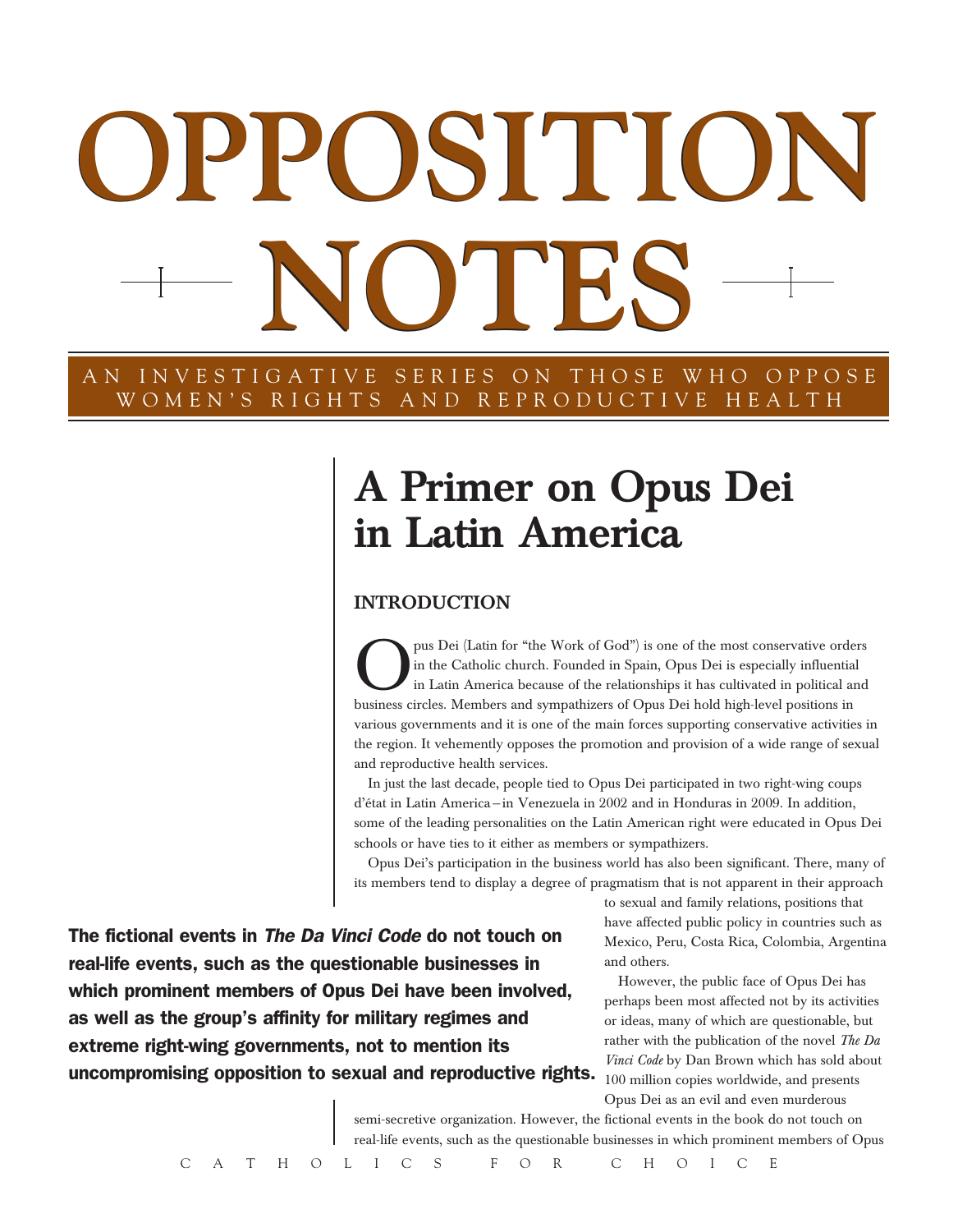### KEY FINDINGS

- Since its founding in 1928, Opus Dei has sought to wield a conservative influence over governments and Catholic organizations around the world. Opus Dei is especially powerful in Latin America, but has members in many other countries.
- • Opus Dei wields power through financial and political influence. Global assets were calculated to be about \$2.8 billion in 2008.
- • Members of Opus Dei present a public face that emphasizes traits such as good works and the promotion of education.
- • Opus Dei members have supported brutal military regimes, including those of Augusto Pinochet and General Juan Carlos Ongania. Opus Dei members are also said to have participated in the failed coup d'état against Hugo Chavez in 2002.
- • Members of Opus Dei vehemently oppose legislation that allows divorce or civil marriages, as well as homosexuality and contraception.
- While 55 percent of Opus Dei's members are women, they have a subordinate role within the organization. Former members say there is a "clear contempt for women" within the organization's teachings.
- • Opus Dei's leadership influences media coverage of Opus Dei by befriending media directors and owners, rather than responding to reporters or writers who might be critical of Opus Dei. In recent years it has engaged more in public relations efforts, going on video and courting select reporters.
- Many members of Opus Dei have had successful careers, apparently thanks to the order's selective recruitment of rising stars and its emphasis on hard work.
- • Former members have called Opus Dei "the most conservative, retrograde and sectarian organization of the Roman Catholic church."
- Public awareness of Opus Dei has increased thanks to the fictional portrayal of its activities in Dan Brown's *The Da Vinci Code* and the Spanish film *Camino*.

Dei have been involved, as well as the group's affinity for military regimes and extreme right-wing governments, not to mention its uncompromising opposition to sexual and reproductive rights.

More recently, in 2008, the Spanish movie *Camino* was released. It is based on a true story about Opus Dei's manipulation of its supporters, specifically, the case of Alexia González Barros—the youngest daughter in a family that belongs to Opus Dei. The girl died in 1985 at 14 years of age, and is in the process of being canonized.<sup>1</sup>

One of Opus Dei's priorities has been to oppose sexual freedoms and promote conservative morals. Its conservative crusade gathered momentum during the reign of Pope John Paul II and continues during that of Benedict XVI, even though the latter does not appear to have lent his personal support to the order in the manner that John Paul II did.

Many individual initiatives by Opus Dei members center on its fight against reproductive and sexual rights and are highlighted in *Romana*, the official bulletin of the Prelature of the Holy Cross and Opus Dei, and in other Opus Dei publications.

This paper examines the work of Opus Dei and the impact it has had on politics and reproductive rights throughout Latin America.

# **BACKGROUND**

Opus Dei was founded in Madrid, Spain, on October 2, 1928,<sup>2</sup> by Josemaría Escrivá de Balaguer y Albás (1902-1975). He was canonized by Pope John Paul II on October 6, 2002.

The son of María Dolores Albás Blanc, who came from a family of landowners, and José Escrivá, a fabric merchant whose business went bankrupt around the outbreak of World War 1,<sup>3</sup> Escrivá de Balaguer became a priest as had many of his ancestors on his mother's side.4 In 1922, when he was a seminarian, his superiors named him *Inspector del*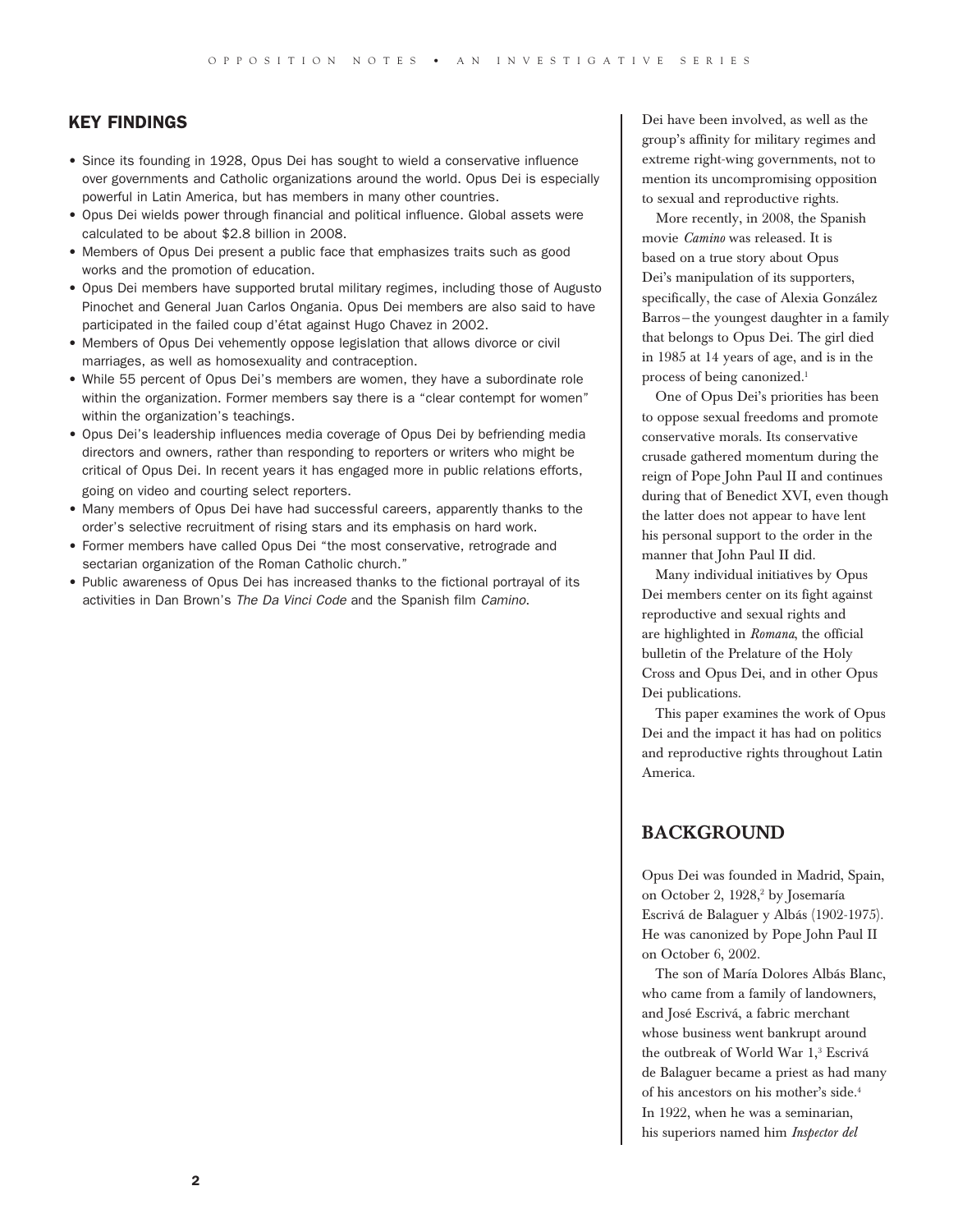*Seminario* (Inspector of the Seminary), making him responsible for maintaining discipline among his classmates both in the classroom and on excursions.<sup>5</sup>

He studied law at the Universidad de Zaragoza and taught in a high school in that city, where in 1927 he published his first work, titled "La forma del matrimonio en la actual legislación española"6 ("Marriage under Current Spanish Law"), a critique of civil marriage.

Central to the enigma that surrounds Escrivá de Balaguer is the contradiction between the freedom he espoused in some areas of life (for example, in business practices) and his support for restrictions in people's sexual lives, and his interest in maintaining "order" and "discipline" within society. To explain this, some note that his father José was too honest a businessman, which may have led, in part, to the bankruptcy of his business.7

According to official versions of Opus Dei's history, the organization was founded on October 2, 1928, in Madrid when Escrivá de Balaguer had a "divine inspiration." He described it as follows: "I was enlightened about all of the Work…I thanked the Lord…From that day this mangy ass realized the beautiful and heavy burden that the Lord, in His inexplicable goodness, had put upon his shoulders. That day the Lord founded the Work."8

On February 14, 1930, almost two years after the founding of Opus Dei, Escrivá de Balaguer created a separate but connected organization for women.

Some analysts consider the founding of Opus Dei as one of the many attempts by conservative thinkers to "rechristianize" Spain in the face of the socialist, revolutionary and agnostic currents that prevailed in some sectors of that society at the time.<sup>9</sup>

Escrivá de Balaguer lived in Madrid from April 1927 to October 1937,<sup>10</sup> when he fled using false documents to the zone occupied by Franco's forces during the Spanish civil war (1936-39).

During his stay in Madrid, he was hospitalized in a psychiatric clinic. There are competing claims as to why this was so. Some argue that it was due to a real personality disorder; others that it was a trick to escape from the Republicans. He also took refuge in the Honduran consulate for six months.11

On April 28, 1939, he returned to Madrid in a military truck along with Franco's troops, who occupied the city that same day.12

Two years later, in 1941, Opus Dei was recognized at the diocesan level by the bishop of Madrid.

Given its ideological affinity for Franco's dictatorship, Opus Dei flourished in Spain. Today, Opus Dei supporters tend to skim over this fact. They say, for example, that Escrivá de Balaguer saw Franco as a "lesser evil" compared to the danger of a "communist

Central to the enigma that surrounds Escrivá de Balaguer is the contradiction between the freedom he espoused in some areas of life (for example, in business practices) and his support for restrictions in people's sexual lives, and his interest in maintaining "order" and "discipline" within society.

government."13 However, the founder did not have that attitude, as evidenced, for example, by a congratulatory letter he sent from Rome to Franco on May 23, 1958. A copy was published in the magazine *Razón Española* in January-February  $2001.^{\scriptscriptstyle 14}$ 

In the letter, he sent his "most sincere congratulations" to the dictator because Franco ("the authorized voice of the Head of State") had proclaimed that "the Spanish Nation considers it most honorable to observe the Law of God, in accordance with the doctrine of the one and only Holy Roman, Catholic and Apostolic Church, with Faith inseparable from the national conscience that will inspire its legislation."

Escrivá continued: "Being loyal to the Catholic tradition of our people one will always find, together with divine blessing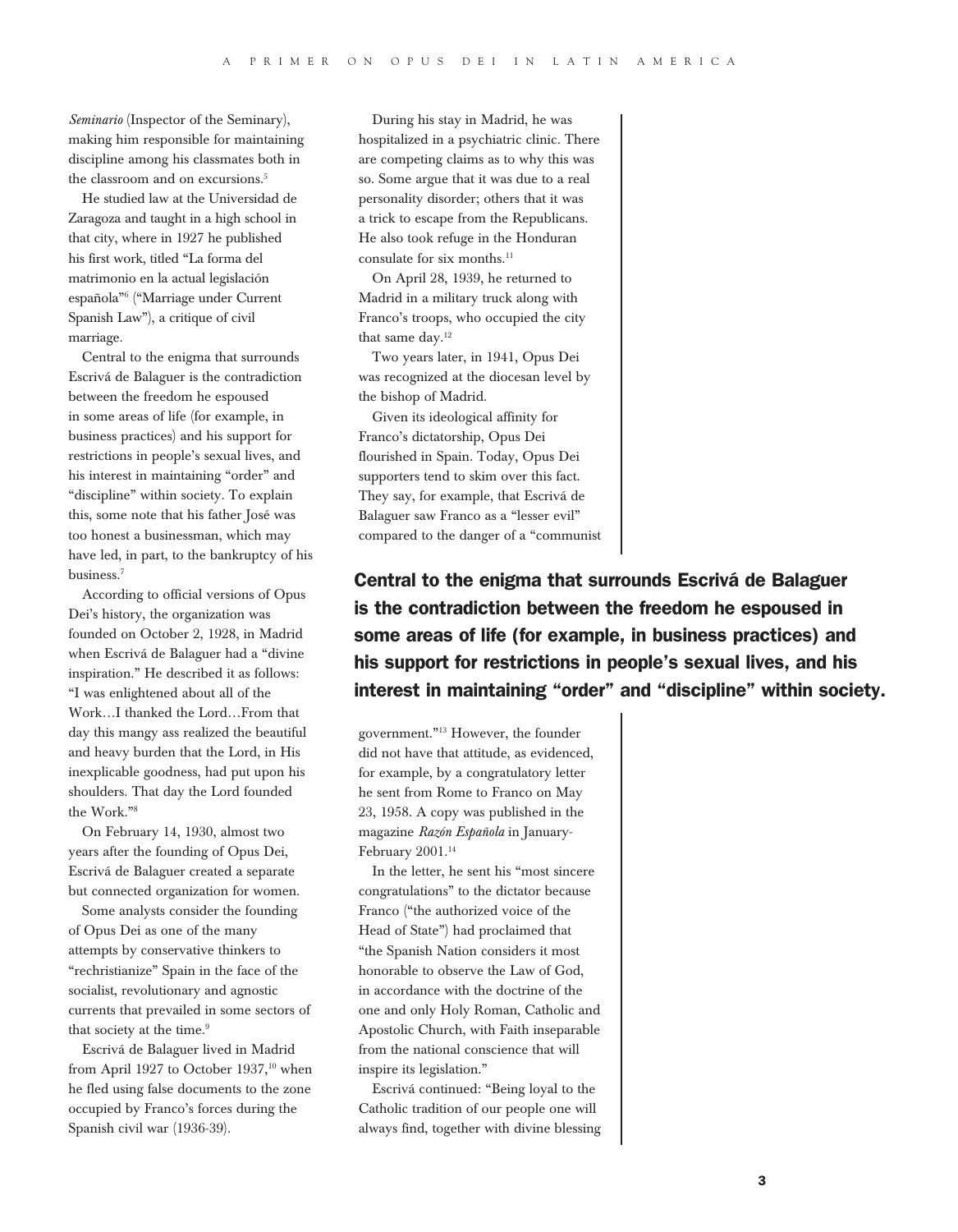for our duly constituted authorities, the best guarantee of government acting correctly, and the security of a fair and lasting peace in the heart of the national community."

He concluded: "I ask God our Father to fill Your Excellency with all manner of good fortune and to give you abundant grace as you carry out the high mission entrusted to you. Receive, Your Excellency, testimony of my most distinguished personal consideration with assurances of my prayers for all of your family."

In 1946, Escrivá de Balaguer moved to Rome to share with the pope the "universal scope" of Opus Dei, which promoted the idea of cultivating "sanctity" through hard work. In 1952, Escrivá de Balaguer founded the Universidad de Navarra, the largest educational institution controlled by Opus Dei.15 As of 2006, Opus Dei had 15 universities with about 80,000 students.16

Under Pope John Paul II, Opus Dei's influence expanded significantly, as evidenced, for example, by the naming of the doctor, journalist and Opus Dei member Joaquín Navarro-Valls as director of the Holy See's press office. Under his management in the 1990s, the Vatican started using the media in a far more consistent and forceful manner to promote its conservative worldview.

> In Spain, between the mid-1960s to the beginning of the 1970s, General Franco chose a number of ministers from among the ranks of Opus Dei members.<sup>17</sup> Admiral Carrero Blanco is considered to have been one of the main protectors of Opus Dei in Francoist Spain.18 He was killed in a terrorist attack in December 1973.

> Opus Dei attracts businessmen to its ranks and members have been implicated in two large scandals. One, known as Matesa (short for Maquinaria Textil del Norte de Espana, SA) occurred in 1969, the other, known as Rumasa (short for Ruiz Mateos, Sociedad Anónima), in 1983.

The head of Matesa, Juan Vilá Reyes, who was convicted for his irregular business deals, "learned his business skills in the Escuela de Empresariales del Opus,"19 while Mariano Navarro Rubio, a member of Opus Dei, aided him in his fraudulent activities.

The founder of Rumasa, a holding company involved in multimillion-dollar fraudulent dealings, and its president until the Spanish government sacked him, was José María Ruiz-Mateos, a supernumerary, or layman, who had been in Opus Dei for about 20 years.<sup>20</sup> Over a 23-year period, Ruiz-Mateos admitted to having given about 4 billion pesetas to Opus Dei. As it was a private company, it was not clear whether the money was his own, or if it came from the coffers of Rumasa.<sup>21</sup>

Opus Dei's intervention to help the Vatican Bank in the bankruptcy of Banco Ambrosiano in 1982, in exchange for political and ideological concessions, has also been the subject of much discussion.

On August 5, 1982, Pope John Paul II, who very much sympathized with the conservative tendencies of Opus Dei, established it as a personal prelature, or group that carries out specific pastoral activities and is supervised by the Vatican's Congregation for Bishops.

The prelate is elected by an executive congress called for that purpose and holds the office for life. The first prelate was Escrivá de Balaguer. Upon his death in 1975, he was succeeded by Alvaro del Portillo (1914-1994), whom Opus Dei wants to canonize.<sup>22</sup> He in turn was succeeded by Javier Echevarría Rodríguez, the current prelate. Born in Madrid in 1932, the latter has belonged to Opus Dei since 1948. He holds a JUD, meaning that his has a doctorate in both canon and civil law.23 On April 9, 1997, during a visit to Sicily, he declared "A survey says that 90 percent of the physically and mentally handicapped are the children of parents who entered marriage in an impure state."24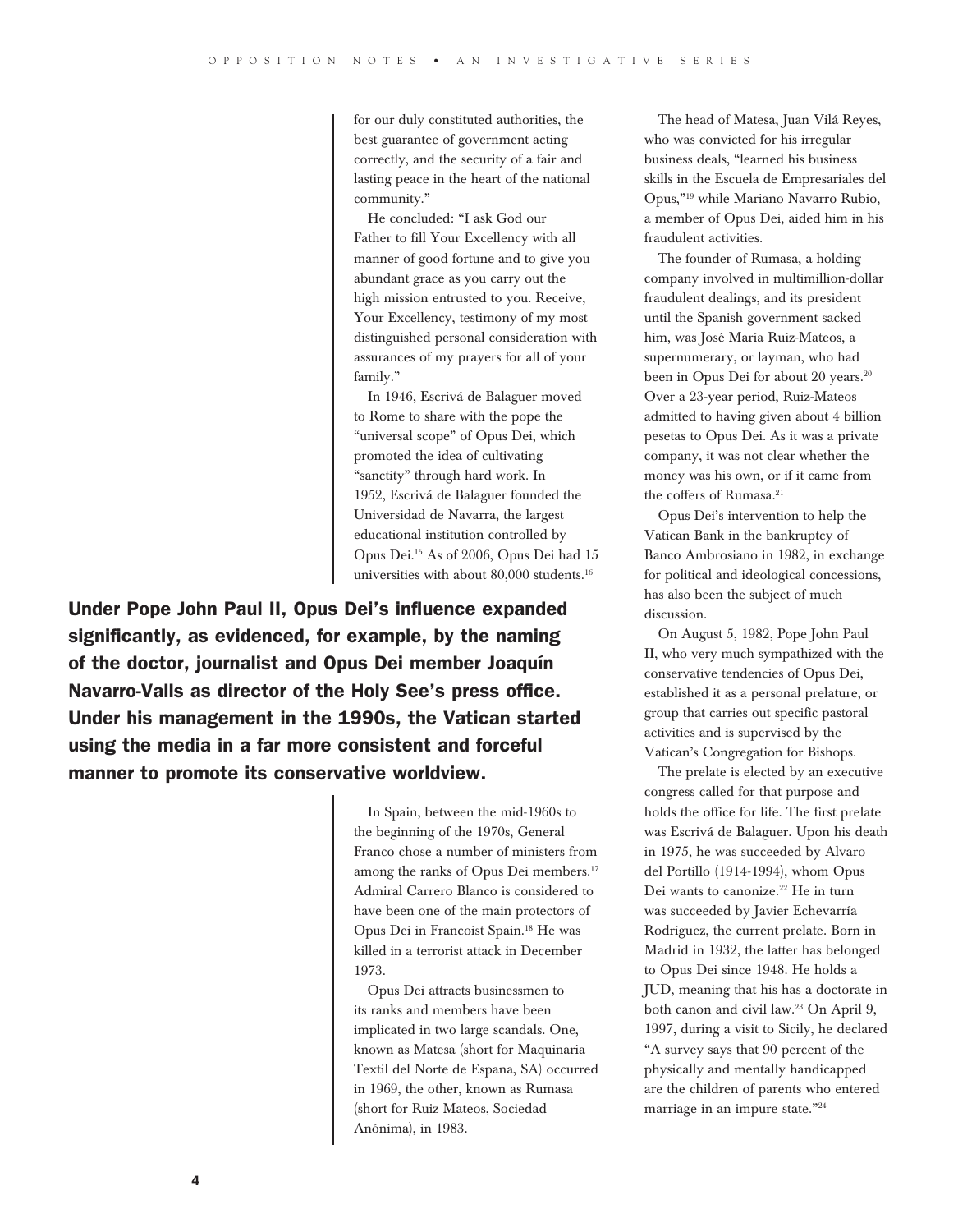The expansion of Opus Dei outside of Spain happened after World War II: Portugal (1945), England and Italy (1946), France and Ireland (1947), United States (1949), Latin America (1949-69), Australia (1963), Nigeria and Belgium (1965).

Under Pope John Paul II, Opus Dei's influence expanded significantly, as evidenced, for example, by the naming of the doctor, journalist and Opus Dei member Joaquín Navarro-Valls as director of the Holy See's press office, a position he occupied from 1984 to 2006.25 Under his management in the 1990s, the Vatican started using the media in a far more consistent and forceful manner to promote its conservative worldview.

On March 31, 2010, in the middle of a worldwide scandal related to accusations against pedophile priests, young university students from Opus Dei centers delivered a letter to the pope in which they expressed their solidarity and their gratitude "for five years of papacy, for his example in the search for truth, for his untiring service, and for the example of openness to dialogue that he constantly offers us, to search for the truth of things."26

#### Saintly Intransigence and Holy Ingenuity: A Summary of Escrivá's Thoughts and Writings

Acting in lockstep with the Vatican, Opus Dei opposes, inter alia, abortion, contraception, divorce and gay marriage. In particular, Opus Dei authors take pride in their opposition to divorce and their contempt for civil matrimony, as well as their radical opposition to contraceptives and homosexuality.

Escrivá's writings tended towards describing and mandating an allencompassing vision of how members of Opus Dei should lead their lives. It was later that the specifics emerged from other members as regards public policy mandates—especially around the family.

In his written works, including *The Way, Furrow* and *The Forge (Camino, Surco,*  and *Forja)*, Escrivá called on his followers to use "saintly intransigence" and "holy ingenuity" ("la santa intransigencia" and "la santa pillería") to promote and defend Opus Dei's religious principles. He wrote:

"We cannot simply fold our arms when a subtle persecution condemns the church to die of starvation, putting it outside the sphere of public life, and above all obstructing its part in education, culture and family life. These are not our rights; they are God's rights. He has entrusted them to us Catholics so that we may exercise them!"27

"May such 'fanaticism' for the Faith as yours is become stronger every day, for it is the sole defense of the one Truth."28

"Pray that your holy ingenuity may achieve what your intelligence cannot attain, so that you may give more service of a better kind to everyone."<sup>29</sup>

"There can be no giving ground in dogma in the name of a naive 'breadth of belief,' for if anyone acted in this way he would risk putting himself out of the church. Instead of winning a benefit for others he would harm himself."30

He advised young members of Opus Dei to attain prestige in their professional careers in order to use it over time to benefit the political and religious plans of the group:

"This advice is for you, since you are still young and have just started along your way. As God deserves everything, try to be outstanding professionally, so that you will later be able to spread your ideas more effectively."31

In *The Forge,* Escrivá noted how members should participate in other institutions of which they were a part:

"Struggle to make sure that those human institutions and structures in which you work and move with

#### **Timeline**

January 9. 1902- Josemaría Escrivá de Balaguer is born in the town of Barbastro, Spain.

October 2, 1928-Escrivá de Balaguer founds Opus Dei.

February 14, 1930-Escrivá de Balaguer creates the women's branch of Opus Dei.

February 14, 1943-The Priestly Society of the Holy Cross, the branch of Opus Dei for priests, is founded.

October 17, 1952-The Universidad de Navarra is founded by Escrivá de Balaguer.

June 26, 1975 - Escrivá de Balaguer dies in Rome.

February 2, 1978-The process of canonizing Escrivá de Balaguer begins. August 5, 1982—Pope John Paul II recognizes Opus Dei as a personal prelature.

May 17, 1992-Beatification of Escrivá de Balaguer.

April 20, 1994-Pope John Paul II names Javier Echevarría as Prelate of Opus Dei.

October 6, 2002-Escrivá de Balaguer is canonized in Rome.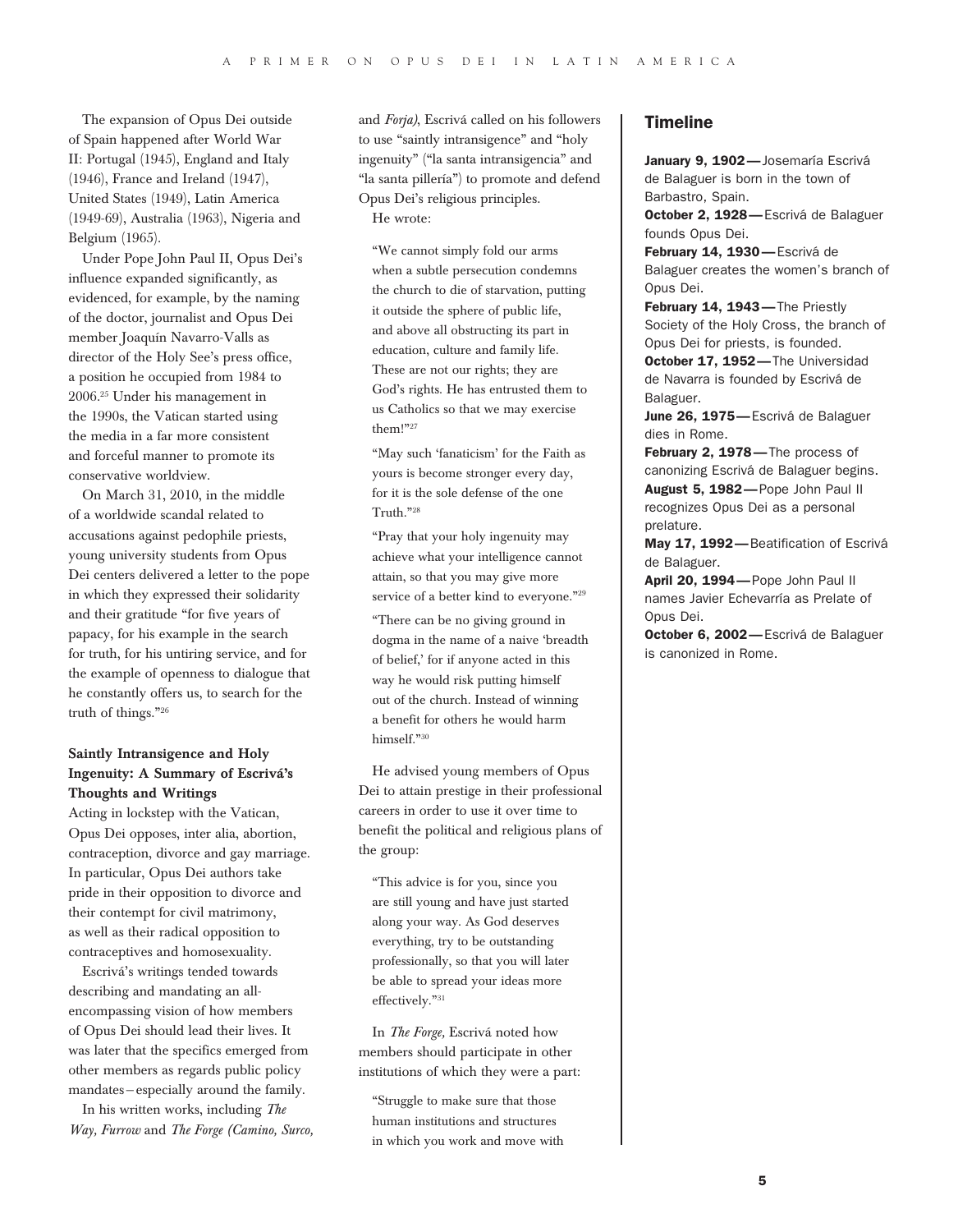the full rights of a citizen are in accordance with the principles which govern a Christian view of life."32

He also prescribed that:

"We have to stand out boldly against those 'damning freedoms'—those daughters of license, granddaughters of evil passions, great granddaughters of original sin—which come down, as you can see, in a direct line from the devil."33

One of the distinctive traits of Opus Dei is that members, especially numeraries and supernumeraries, are subject to an ordered life plan, which has come to include bodily self-punishment and the constant guidance of a "spiritual director."

> In *The Forge,* Escrivá also refers to the importance conferred within Opus Dei to "spiritual direction" and he advises complete sincerity and docility:

"Don't object to someone poking at your soul with supernatural sense and holy shamelessness to check how true it is that you are able—*and willing*—to give glory to God."34

In his book *El Matrimonio Cristiano*, published by Opus Dei's publishing house Minos, the priest Julio Badui Dergal maintains that civil marriage is not valid for Catholics and that it is useful only because it protects the rights of spouses and their children, but "this civil marriage by itself is does not have any value before God. Catholics who are married in civil ceremonies or who live in free union should get married within the church, or if they don't want to do so, they should separate."35

On January 1, 2006, Javier Echavarría released a letter on the family aimed at Opus Dei members and supporters. In the letter he asks that "everywhere the true nature and dignity of the family institution be respected and defended."

He continued:

"Faith teaches us that the rule governing our lives should not be the selfish search for pleasure, because only renunciation and sacrifice lead to true love…the various ways of dissolving marriage today, such as free unions and 'trial marriages,' and even pseudomarriage between two people of the same sex, are expressions of anarchic freedom, which is wrongly presented as the true liberation of man."

"As responsible citizens and Christians, we should do everything possible to defend and promote the undeniable values in this fundamental area for the life of the church and—let's not forget—for civil society as well. This is one of the most urgent tasks of the new evangelization. The duty to disseminate the correct doctrine on marriage and the family is a responsibility of everyone."36

One of the distinctive traits of Opus Dei is that members, especially numeraries and supernumeraries, are subject to an ordered life plan, which has come to include bodily self-punishment and the constant guidance of a "spiritual director."

Members of Opus Dei formally make several religious commitments when they join, including:

"(To attend) Mass and receive Communion each day and Confession each week, the habitual practice of mental prayer (up to one hour daily), reading the New Testament and reading from a spiritual book, praying the blessed rosary, examination of conscience, monthly retreat and a spiritual retreat once per year, the constant search for the presence of God, divine filiation as a fundamental part of one's interior life, the frequent repetition of spiritual communions, acts of atonement, brief and fervent prayers, etc.

"The daily practice of the spirit of sacrifice and penitence, including corporal mortification, depending on the age, health and personal circumstances of each person…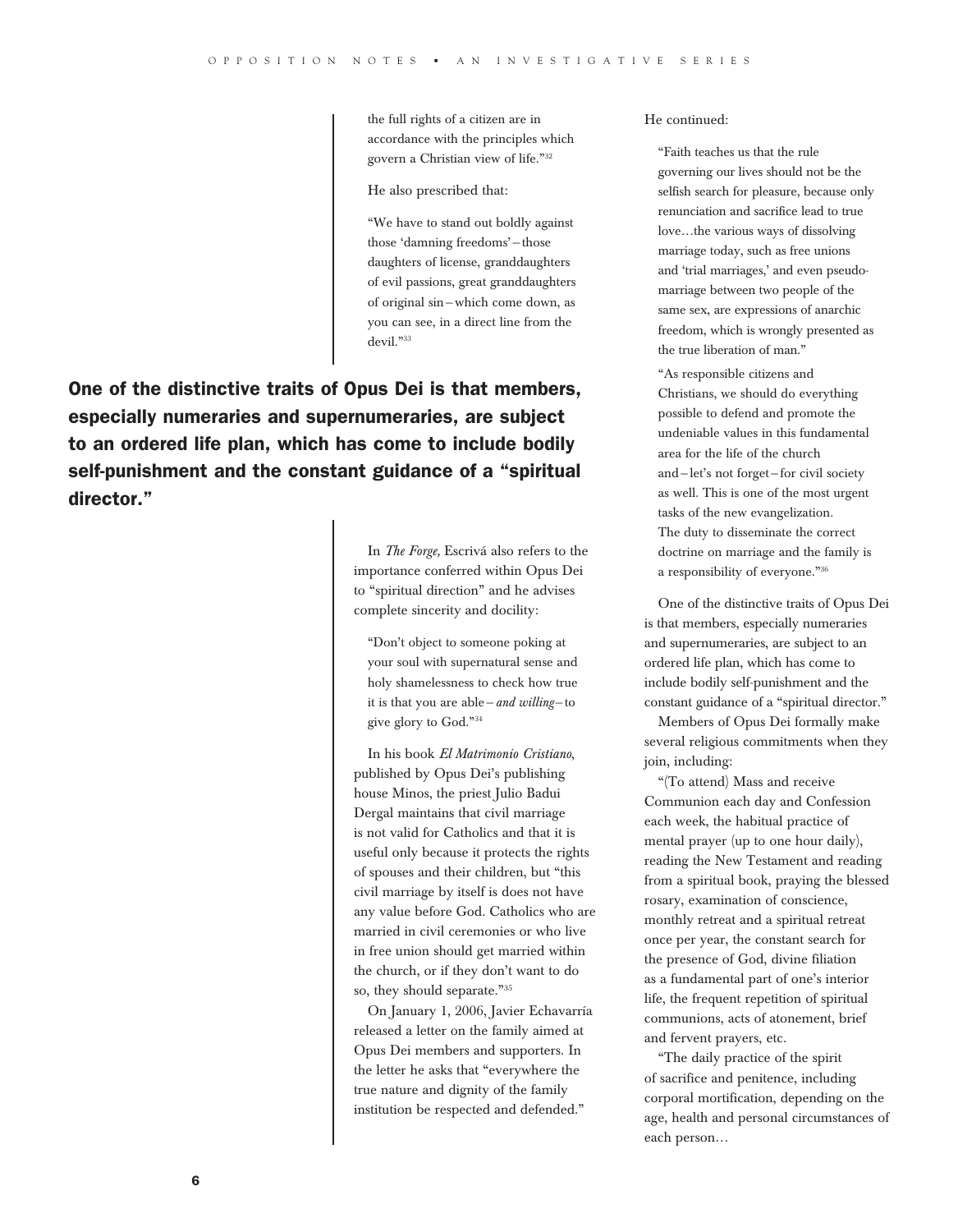"Special importance is given to profession and work, the cornerstone of saintliness and of the mission, within which members of Opus Dei try to acquire a series of human and supernatural virtues (laboriousness, a spirit of service, integrity, loyalty, self denial, etc.)."37

As evidenced here, Opus Dei not only rejects the concept that sexual and reproductive rights are individual freedoms, but calls people to actively fight against these ideas, something which Opus Dei members do daily in many countries around the world.

# A Public Face and Private Strategies

Opus Dei has developed a well-deserved reputation for recruiting and attracting people who are among the best and the brightest, those who are ambitious and have significant abilities and a penchant for hard work. This, in turn, enables its members to quickly advance in their chosen fields, where they use their influence to promote conservative ideas.

Unlike other conservative groups, Opus Dei tends to avoid participating in strident demonstrations as a means of promoting its worldview. It does not conduct protests in the streets or seek out media attention for its own activities. Instead, it prefers to act using its influence on political elites and in, the longer term, through education and ideological control over its members.

It should be noted that Opus Dei tends to emphasize in public that, within the doctrines of the church, there is a great variety of opinions among Opus Dei members regarding personal affairs. In that sense it would appear that members enjoy great personal liberty and do what they wish. In reality, members of Opus Dei receive daily guidance from a "spiritual director" who embodies the ideological orientations of the order, suggesting that the alleged freedom might not amount to much.

A typical trait of Opus Dei is the polished and educated appearance of its officials. Their image contrasts with the intransigence with which they and the other members of the organization are prepared to impose conservative ideas on the whole of society, over any opposition.

In keeping with its ideals, the women of Opus Dei avoid wearing revealing clothing, including sleeveless dresses and somewhat short skirts. Likewise, they do not stay alone with people of the opposite sex.38

In general, Opus Dei members prefer to influence the owners and directors of media, seeking to instill in them a favorable attitude toward Opus Dei rather than directly confronting reporters and writers who criticize the organization. Opus Dei spokespersons and media managers in various countries tend to be well informed about criticisms of the organization and have developed a well-oiled media machine that quickly moves to mitigate attacks by issuing immediate denials when they come under criticism. Prime examples of this include the work of Joaquín Navarro-Valls at the Vatican's press office where he operated in an exemplary manner and the well-funded and international campaign to repudiate some of the more extreme accusations in *The Da Vinci Code*.

Opus Dei spokespersons and media managers in various countries tend to be well informed about criticisms of the organization and have developed a well-oiled media machine that quickly moves to mitigate attacks by issuing immediate denials when they come under criticism.

One of the areas in which Opus Dei has been most active is in the education of the elites and training high-level private business executives. To this end, Opus Dei has founded schools, universities and training centers, including 64 residences for members in 17 cities in the US. In keeping with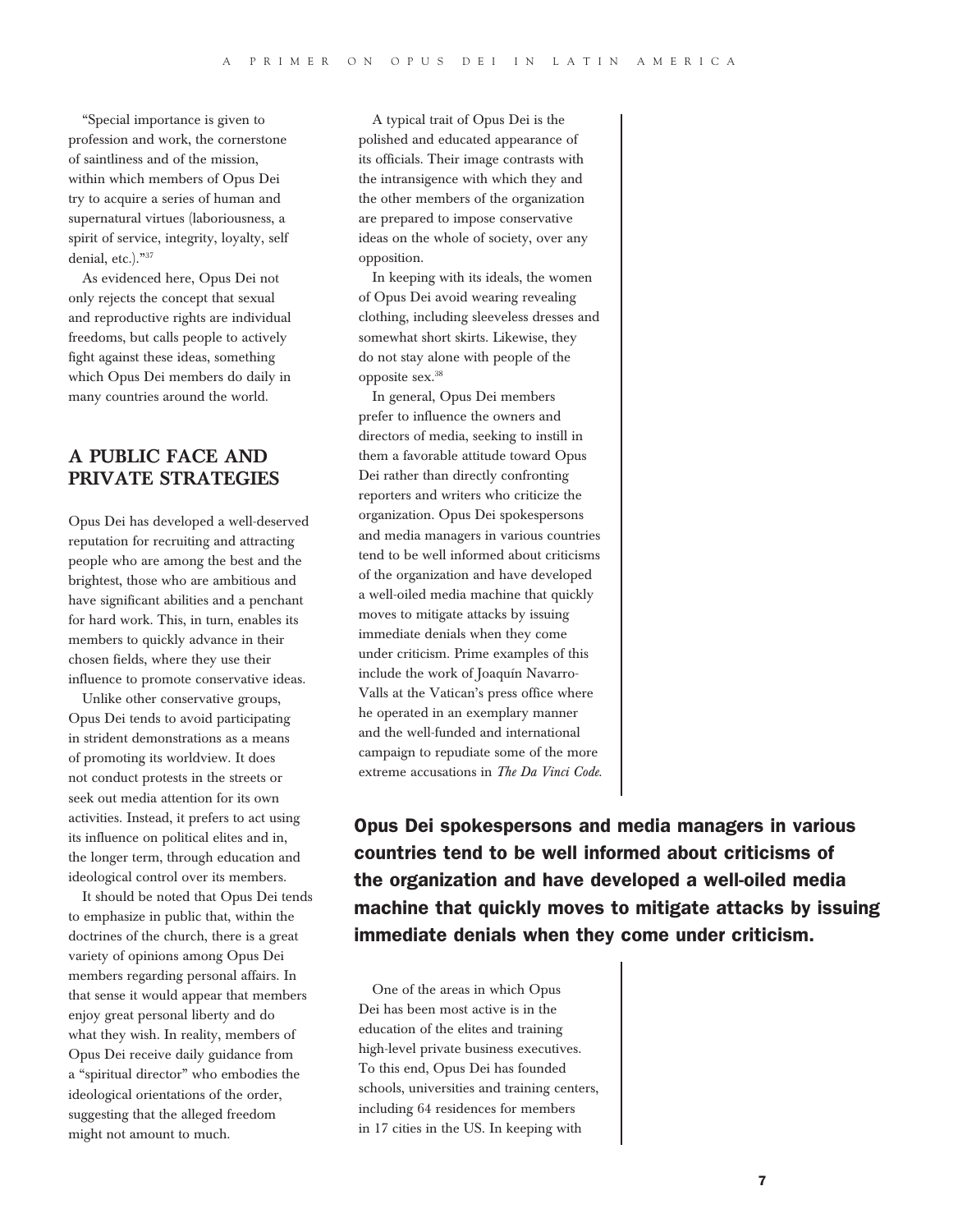its worldview, traditionally, in schools founded by Opus Dei, at least at the elementary level, the sexes are separated. With respect to the good works that it seeks to promote, it has also created community support centers in less developed countries such as Mexico so as to build on a base of social support there.

# By the Numbers

Some 2,000 members of Opus Dei are priests who belong to the Priestly Society of the Holy Cross. In addition, more than 20 bishops around the world belong to Opus Dei, including Jose H. Gomez, coadjutor bishop of Los Angeles, California; John J. Myers of Newark, New Jersey; Robert W. Finn of Kansas City, Missouri; Nicholas DiMarzio of Brooklyn, New York; John O. Barres of Allentown, Pennsylvania; the archbishop of Lima, Juan Luis Cipriani Thorne; the bishop of Huancavelica, Peru, Isidro Barrio Barrio; the archbishop of Cuzco, Peru, Juan Antonio Ugarte Pérez;<sup>39</sup> as well as Gabino Miranda Melgarejo, auxiliary bishop of Ayacucho, Peru; and the prelate of Juli, also in Peru, José María Ortega Trinidad.

On May 28, 1989, *El Heraldo*, a conservative newspaper in Mexico, announced that 24 Opus Dei priests would be ordained by Pope John Paul II in Rome. The priests included Osvaldo Neves of Brazil, Greg Coyne of the US, the Mexican doctor Armando Vera from Silacayoapan from Oaxaca and Philip Goyret of Argentina. More than two decades later, they all continue to be members of Opus Dei and have held influential posts in different countries.

A lawyer by profession, Osvaldo Neves de Almeida is the son of an Argentine mother and Brazilian father. He is multilingual as he has mastered English, French and Italian in addition to the languages of his parents, Spanish and Portuguese. Since 1992 he has worked in the office of the Secretary of State of the Holy See.40

Gregory Joseph Coyne graduated in 1983 with a BS in Computer Science from the University of Maryland  $(1983)^{41}$ and later studied at the Pontifical University of the Holy Cross (Santa Croce) where he received an STD in Moral Theology. He currently works in Washington, DC, for the Opus Dei prelature.42

In 1993, Esteban Armando Vera Velasco was named a member of the presbyterial counsel of the Diocese of Querétaro in Mexico<sup>43</sup> and in 1997 he became Vicar Secretary (Vicario Secretario) of the Opus Dei Delegation in Kazakhstan,<sup>44</sup> where in 2003 he held the position of Vicar Judge of the Ecclesiastical Tribunal in the Diocese of Almaty.45 That same year he was named Chaplain of His Holiness along with other Opus Dei priests.46

Philip Goyret has been a professor of theology at the Universidad de la Santa Cruz in Rome,<sup>47</sup> which in 2000 named him Director of Studies<sup>48</sup> and in 2007 Vice Dean for the School of Theology.49

The levels of lay membership in Opus Dei include:

- • numeraries, who should have at least a civil academic degree or professional equivalent, are celibate and live in special centers run by Opus Dei;
- • associates, who also are celibate, but live with their own families;
- supernumeraries, who comprise 75 to 80 percent of those who belong to Opus Dei, and only participate in it after their secular workday (many of them are married); and
- • cooperators, who pray, provide financial support and work.<sup>50</sup>

A category called "numerary assistant," reveals the subordinate nature of the role Escrivá attributed to women. Their professional lives are dedicated to looking after the domestic needs of Opus Dei centers.<sup>51</sup>

In 1993, there were about 79,000 lay members of the prelature in 54 countries on five continents.52 In 2005 that figure was estimated to be about 90,000.53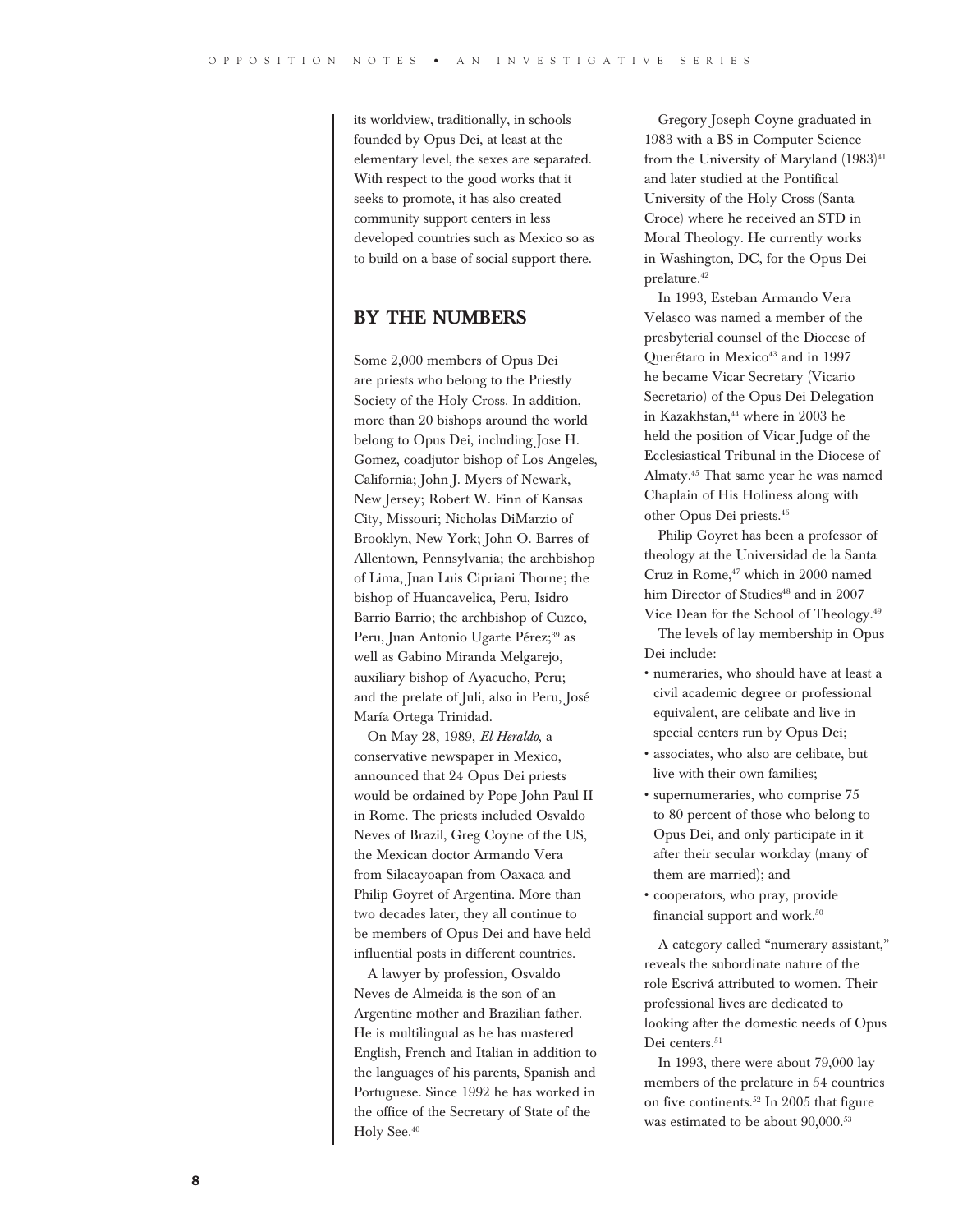According to the 2007 Pontifical Yearbook ("Anuario Pontificio"), Opus Dei had 1,956 priests worldwide and 84,349 lay members, for a total of 86,305 members. Fifty-five percent of all Opus Dei members are women and about 90 percent of them live in Europe and Latin America, while only about 3,000 live in the US.<sup>54</sup>

Its assets in the US are calculated to be about \$344.4 million and \$2.8 billion worldwide according to figures from a 2008 study by investigator and journalist John L. Allen Jr. of the *National Catholic Reporter*. 55

Opus Dei owns 1,752 residencies worldwide and has properties such as Murray Hill in New York City, a 17-floor skyscraper completed in 2001, which is now the headquarters for the vicar of Opus Dei in the US, as well as 60 resident numeraries, various offices and a conference center. It cost \$70 million, half of which came from one donation and the rest from 5,000 small contributions<sup>56</sup>

# **SCHOOLS**

Opus Dei promotes many activities—whether cooperatively or through its members, who act individually but with institutional consent—especially in providing schools for the elite. Many of the activists who are against reproductive rights and the secular state have graduated from these schools.

Among the schools that Opus Dei manages in Latin America are the Universidad de La Sabana, in Colombia; Instituto Panamericano de Alta Dirección de Empresas (IPADE) in Mexico; the Universidad Austral in Argentina; the Universidad de Piura in Peru; the Universidad de los Andes in Chile; and many other schools, from elementary schools to secondary schools, training centers, schools for hospitality, gastronomy and other areas, and centers for social assistance and community

development, in rural and urban areas.

One of the main Opus Dei business schools in Latin America is IPADE, founded in 1967 with support of leading businessmen: Manuel Senderos

Opus Dei's assets in the US are calculated to be about \$344.4 million and \$2.8 billion worldwide according to figures from a 2008 study by investigator and journalist John L. Allen Jr. of the *National Catholic Reporter*.

Iriguoyen,<sup>57</sup> Gastón Azcárraga Tamayo, 58 José Maria Basagoiti,<sup>59</sup> Baltasar Márquez, Alejandro Álvarez Guerrero,<sup>60</sup> Carlos Isoard, and Eneko Belausteguigoitia.<sup>61</sup>

In addition to a business education based on case studies for high-level directors, the institution offers students classes "designed to give our participants and graduates a human and spiritual education based on the doctrine of the Catholic church."62

# Opus Dei in Latin America

Opus Dei is active in almost all Latin American countries, where approximately one-third of its members live.<sup>63</sup>

It began its work in Mexico in 1949.<sup>64</sup> Today Mexico is the country with the most Opus Dei members outside of Spain.<sup>65</sup>

Opus Dei began activities in Chile and Argentina in 1950, followed by Colombia and Venezuela (1951), Guatemala and Peru (1953), Ecuador (1954), Uruguay (1956), Brazil (1957), El Salvador (1958), Costa Rica (1959), Paraguay (1962), Bolivia (1978), Honduras (1980), the Dominican Republic (1988), Nicaragua (1992) and Panama (1996).

#### Opus Dei Bishops in Latin America

Almost all of the Opus Dei bishops are in Latin America with several especially in Peru, where in 1957, Pope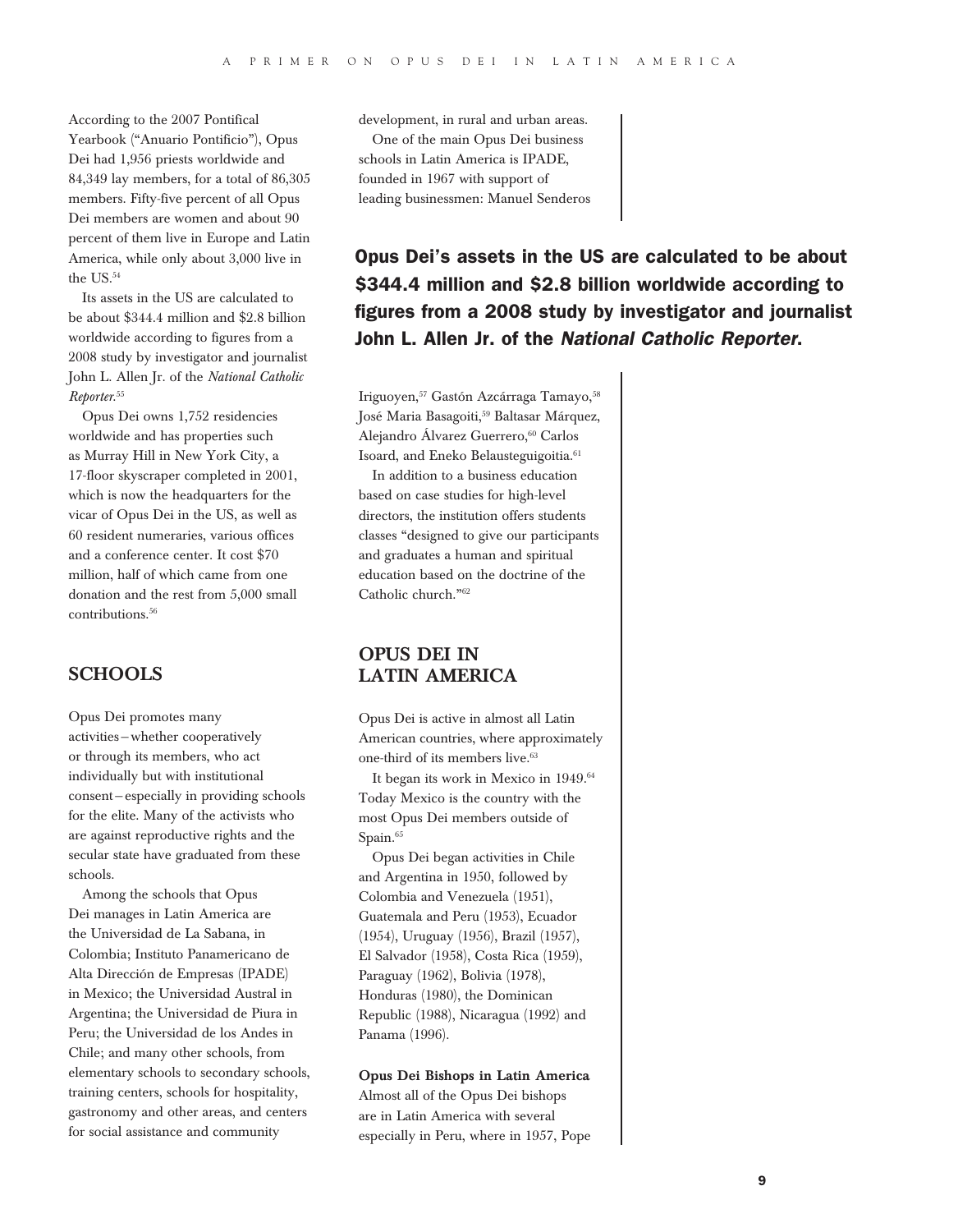Pius XII commended to Opus Dei the new prelature of Yauyos, currently in the charge of Opus Dei priest Ricardo García García.

Other bishops in Peru are also members of Opus Dei: the archbishop of Lima, Juan Luis Cipriani Thorne; the bishop of Huancavelica, the Spaniard Isidro Barrio Barrio; the archbishop of Cuzco, Juan Antonio Ugarte Perez;<sup>66</sup> as well as Gabino Miranda Melgarejo, auxiliary bishop of Ayacucho; and the prelate of Juli, José María Ortega Trinidad, who in September 2008 expelled several members of the Maryknoll order, who work on behalf of the poorest communities in the area.<sup>67</sup>

As an example of the doctrinal pressure that Opus Dei bishops seek to impose, Archbishop Ugarte recommended that all priests, especially those from his archdiocese, "alert the faithful and avoid infiltration and dissemination of ideas contrary to the doctrine of our faith."68

Luis Sanchez-Moreno Lira, archbishop of Arequipa, who died in September 2009,69 and the Spanish priest Enrique Pélach y Feliu (1917-2007), bishop emeritus of Abacay, were also members.<sup>70</sup>

The bishop of Chiclayo, the Spaniard Jesús Moliné Labarta, earned a doctorate in canon law from the Universidad de Navarra, and has shown his affinity for Opus Dei, but he also has publicly

Critics have also said that Opus Dei "members were among the first and main administrators of the brutal and oppressive military regime of General Pinochet."

> declared: "I am not a prominent member of Opus Dei. I am not even part of that prelature, which I hold in high esteem and value very much when I reflect on the marvelous work they are doing in my diocese, in Peru, and in the whole world in service to the church."71

Another graduate of the Universidad de Navarra is Héctor Eduardo Vera Colona, who obtained a doctorate in

biblical theology there in 1996, and who was named bishop of Ica on October 31, 2007.72

It is worth noting that Cardinal Cipriani Thorne, the main director of Opus Dei in the Peruvian clergy, has been much questioned for his support of the Fujimori regime and the disdain he has expressed for human rights. He has been called "a representative of Catholic totalitarianism that allied itself with the delinquent dictatorship of Fujimori. He kept quiet about massacres and massive crimes in Ayacucho and facilitated the massacre of members of the Túpac Amaru Revolutionary Movement, who in 1997 took over the Japanese Embassy, by informing on them electronically (according to people who were in the embassy).<sup>73</sup>

In Argentina: Antonio Delgado Evers, archbishop of the diocese of San Juan de Cuyo since March 29, 2000;74 Hugo de Nicolás Barbaro bishop of the diocese of San Roque since July 26, 2008;75 Francisco Polti Santillán, bishop of Santiago del Estero since July 22, 2006.76

In Brazil: Antonio Augusto Dias Duarte, auxiliary bishop of São Sebastião do Rio de Janeiro since January 12, 2005;77 Rafael Llano Cifuentes, the bishop emeritus of Nova Friburgo, Rio de Janeiro.78

In Chile: Luis Gleisner Wobbe, auxiliary bishop of La Serena since July 10, 2001;79 Juan Ignacio González Errázuriz, bishop of San Bernardo since November 22, 2003.80

In Ecuador: the archbishop of Guayaquil since May 7, 2003, is Antonio Arregui Yarza.<sup>81</sup> The deceased archbishop emeritus of Guayaquil, Ignacio Larrea Holguín (1927-2006) was the first member of the Opus Day prelature in Ecuador.

In Paraguay: Rogelio Ricardo Livieres Plano, the Argentine priest born in Corrientes in 1945, and ordained in October 2004, is bishop of Ciudad del Este.<sup>82</sup>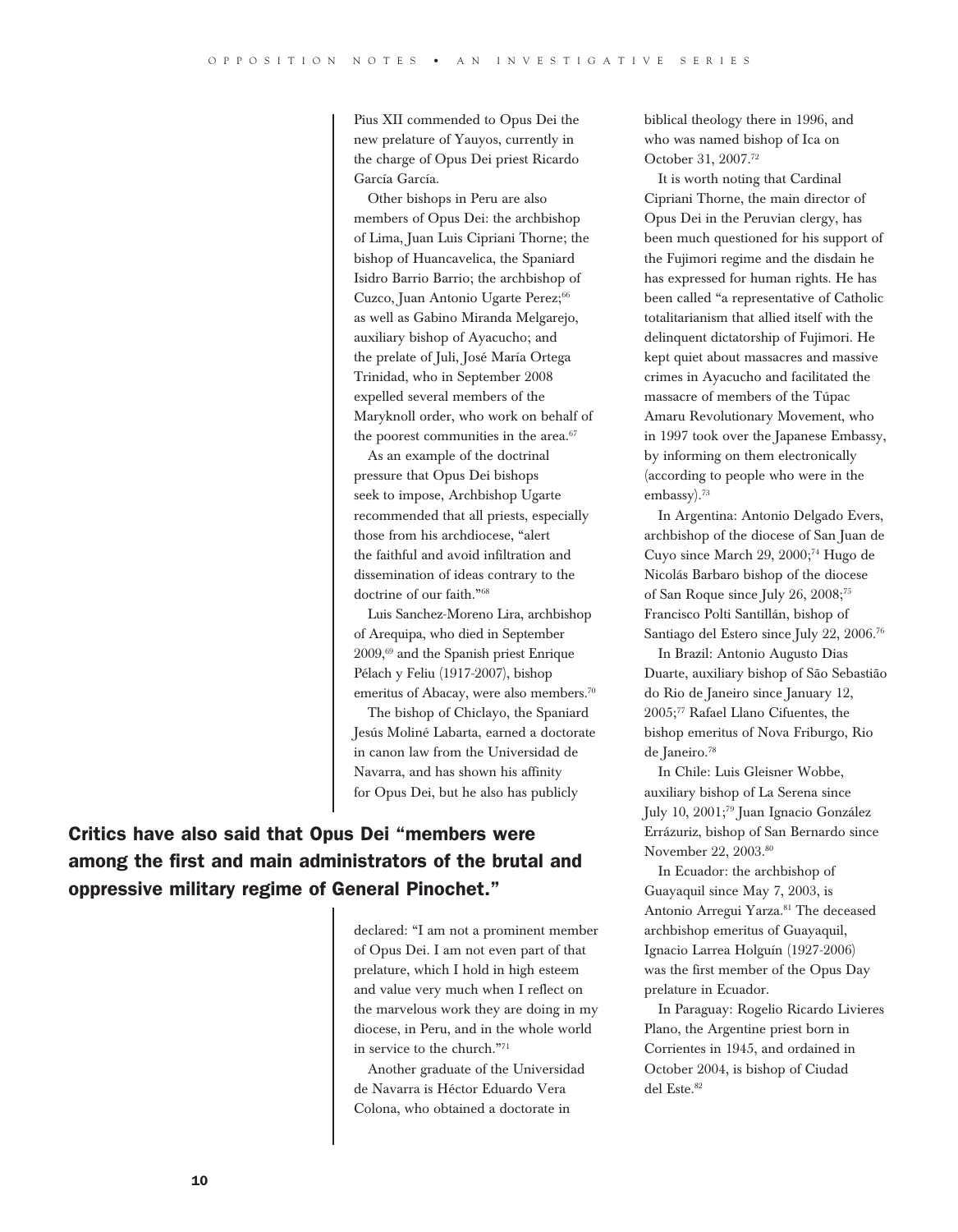In Venezuela: Fernando José Castro Aguayo, an Opus Dei priest, who at the end of June 2009 became auxiliary bishop of the archdiocese of Caracas;<sup>83</sup> Francisoco de Guruceaga Iturriza, bishop emeritus of La Guaira.<sup>84</sup>

In Colombia: Hugo Eugenio Puccini Banfi, bishop of Santa Maria since December 4, 1987.85

Fernando Sáenz Lacalle, who was the archbishop of San Salvador from 1995 to 2008, is also an Opus Dei clergy member. He was born in Cintruénigo, Spain, on November 16, 1932. He studied chemistry at the Universidad de Zaragoza and was ordained in 1959 within the Priestly Society of the Holy Cross. In 1962 he was sent to El Salvador to the recently founded Opus Dei center in San Salvador. Like other Opus Dei prelates, Lacalle became known for his affinity to conservative interests and the military, to such a degree that he took charge of the military chaplaincy of El Salvador.

In addition, on February 15, 2005, José Horacio Gómez, a Mexican born in Monterrey, was named archbishop of San Antonio, Texas, and in April 2010 he was named coadjutor bishop of Los Angeles.

# Opus Dei in Latin American politics

Among the criticisms made of Opus Dei is that it has grown by i) gaining influence in business and politics and ii) utilizing the protection of military regimes, such as that of Augusto Pinochet in Chile.

In his work on Opus Dei, Michael Walsh presents an overview of these accusations, noting for example, that "in December 1985, a court in Munich granted Opus Dei an interdict to prevent the publication of a book which said that some members of the organization had worked with the death squads in Chile. Critics of Opus Dei regularly accuse it

of supporting military regimes in Latin America and Opus Dei vehemently denies this."<sup>86</sup>

Critics have also said that Opus Dei "members were among the first and main administrators of the brutal and oppressive military regime of General Pinochet" and that "General Juan Carlos Onganía, the Argentine dictator from 1966 to 1970, seized power after completing a religious retreat sponsored by Opus Dei."<sup>87</sup>

The official in charge of the brigade that killed the Colombian priest Camilo Torres in 1966 manages an Opus Dei magazine in Bogotá.<sup>88</sup>

In just the last decade, Opus Dei members are said to have participated in the failed coup d'état against Hugo Chávez in 2002 and in the defeat of Manuel Zelaya in Honduras in June 2009.

Below we provide a brief summary of just some of the political events in which members and supporters of Opus Dei have been involved.

#### Honduras

Author Marcos Burgos has written the key critique of Opus Dei's influence in Honduras. He asserts that "In Honduras, Opus Dei is headed by Cardinal Óscar Andrés Rodríguez Maradiaga. Although he received the sacraments within the Salesian congregation, for the last two decades he is a cooperator and active member of Opus Dei."<sup>89</sup>

In 2009, when Roberto Micheletti was granted power after a coup d'état, Cardinal Maradiaga not only supported its supposed "constitutionality," but even compared Micheletti to eminent people from the time of the country's independence.<sup>90</sup>

According to the same author, other people who support Opus Dei in Honduras include Elvin Santos; Marta Lorena Alvarado de Casco (antichoice activist, member of the Micheletti government and representative in the National Congress); the Villeda Bermúdez family, including Mauricio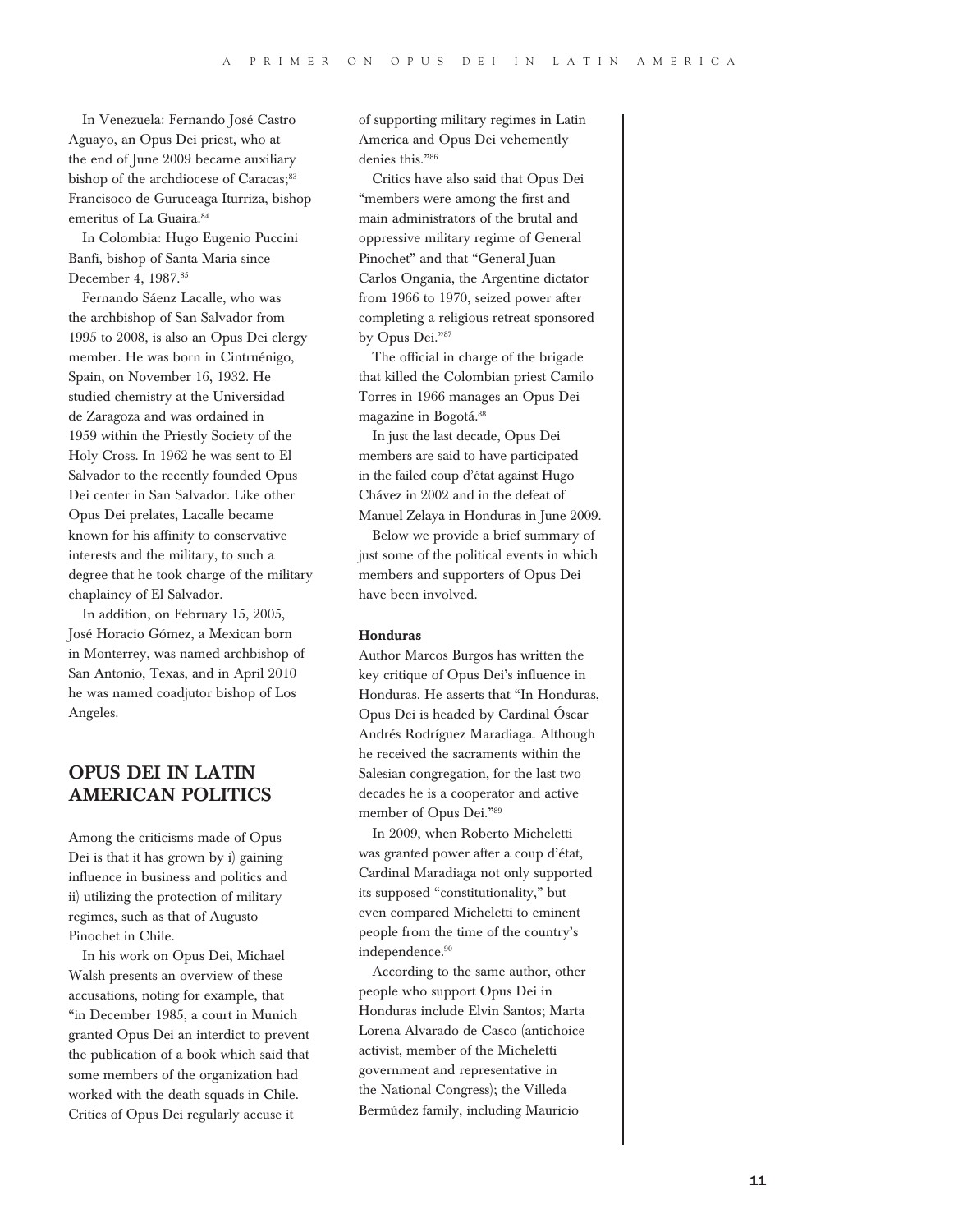Villeda, Leonardo Villeda, Ramón Villeda; the Villeda Toledo family (of the media Emisoras Unidos and Televicentro); Antonio Tavel Otero (aka "Tigo"); Ricardo Álvarez (Mayor of Tegucigalpa), Carlos López Contreras

"Another example [of Opus Dei's power] is the enormous number of obstacles that the Ministry of Education has faced in implementing sex education programs in a country in which thousands of adolescents and girls are raped and sexually abused.

> (participant in the coup d'état who became Chancellor) and his wife Armida de López Contreras (organizer of the "White Shirts" or Camisas Blancas), among others.<sup>91</sup>

Burgos also notes that "some civil society organizations denounced interference by Opus Dei in the Zelaya government as signifying a weakening of the secular state in Honduras. This should be understood as interference by the church and principally interference by Opus Dei in government decisionmaking."<sup>92</sup>

After President Zelaya vetoed legislation that prohibited the use of emergency contraception, Opus Dei was accused of having a significant hand in overturning the veto in congress. (The World Health Organization states that emergency contraception is a contraceptive while Opus Dei claims that it is an abortifacient.<sup>93</sup>)

Burgos notes, "Another example is the enormous number of obstacles that the Ministry of Education has faced in implementing sex education programs in a country in which thousands of adolescents and girls are raped and sexually abused. Opus Dei advocates that this subject should not be treated in a scientific manner, but from a moral point of view. This confrontation has taken place in the Congress itself, which is strongly influenced by the fundamentalist vision of Marta Lorena Alvarado and her supporters as well as a group of

Catholics and Protestants. Together they are challenging sexual education in Honduras, demonstrating once again complete detachment from the reality of the country."<sup>94</sup>

#### Mexico

From its beginnings in Mexico, Opus Dei enjoyed the support of people who held economic and political power and its participation with conservative factions has been the subject of public discussion for decades.<sup>95</sup> While it is active throughout the country, its members' activities have been more pronounced in some areas such as Querétaro, in the center of the country.<sup>96</sup> However, since 2000, with a more conservative government in place, Opus Dei and other conservative groups exist in a climate with which they have a complete ideological affiliation. This climate has led to the promotion of members and sympathizers of those groups to prominent political and legislative positions.

In Mexico, it is very common for politicians and bureaucrats from the right-wing Partido Acción Nacional, to have been educated in Opus Dei schools, as is the case with the national leader of that party, César Nava Vázquez. However, despite his education at Opus Dei's Universidad Panamericana, Nava Vázquez divorced his wife and in April 2010 he appeared on the cover of some magazines as partner to a popular singer in Mexico.97

One leading public figure affiliated with Opus Dei was Carlos Llano Cifuentes, PhD, from the Universidad de Navarra and founder of the Instituto Panamericano de Alta Dirección de Empresas (IPADE Business School). He exercised influence on right-wing government officials such as Josefina Vásquez Mota, former Secretary for Social Development and Education.<sup>98</sup> Born in 1932, Carlos Llano died in May 2010 in Miami.<sup>99</sup>

Paz Gutiérrez Cortina de Fernández Cueto has also been publicly identified as an Opus Dei supernumerary. She is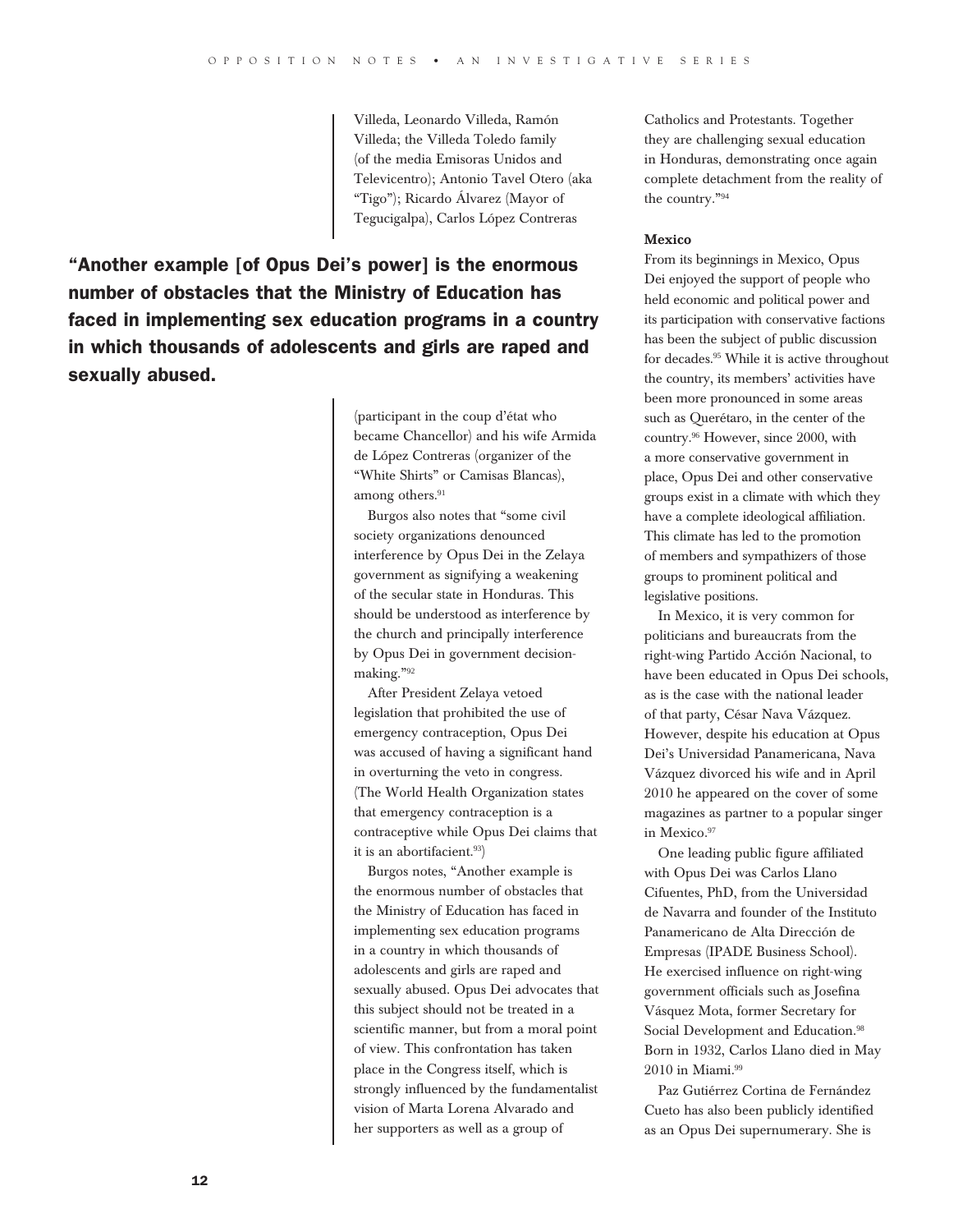well known as the national director of the Enlace organization, a collaborator of the antichoice organization Provida and other conservative groups such as Red Familia and A Favor de lo Mejor (founded in 1996 by the businessman Lorenzo Servitje to promote a restrictive moral code in the media). She is a syndicated columnist and a representative for the rightist National Action Party. She also served as a member of the Human Rights Commission of the Council on Citizen Participation in the Office of the Attorney General of the Republic.<sup>100</sup>

As a member of Opus Dei, researcher Virginia Ávila García noted, her work defending sexual abstinence began to gather strength in the mid-1990s.<sup>101</sup> In 1995, Opus Dei's *Romana* bulletin described with praise the type of activities led by "Mrs. Paz Gutiérrez Cortina Fernández Cueto, mother of 10 children and family counselor."<sup>102</sup> She has taught in Opus Dei institutions such as IPADE, despite having only a high school education.<sup>103</sup>

Paz Gutiérrez Cortina de Fernández Cueto's public life epitomizes Opus Dei's political and social reach: collaboration with conservative groups, ties with elite business people (in this case, Fernández Cueto's family owns businesses such as Constructora Gutiérrez), work in and with the media and affiliation with conservative parties and forces.

Mexico is also the center of some of Opus Dei's activity against reproductive rights. Fernández Cueto's group, Enlace en la Comunidad Encuentro, A.C., publishes books to promote abstinence in sex education. She also participates in the conservative coalition Red Familia (Family Network), which was created in 2000 to influence conservative policymakers and has formed part of the Human Rights Commission of the Counsel for Citizen Participation of the Procurator's Office of the Republic (Comisión de Derechos Humanos del Consejo de Participación Ciudadana de la Procuraduría General de la República).

Fernández Cueto's activism has been visible daily, but in the context of the debate on the decriminalization of abortion, the commitment of Opus Dei members to restrict sexual and reproductive rights is very visible.

Apart from Fernández Cueto, various professors from IPADE and from the Universidad Panamericana are also active as well as right-wing politicians Carlos Abascal Carranza, former secretary of labor and government, and Héctor Jaime Larios Santillán, both of whom graduated from IPADE.<sup>104</sup>

Others who participated in that campaign and who studied in Opus Dei schools include Rocío Gálvez de Lara, president of Provida [Pro-Life] and a graduate in teacher education from the Universidad Panamericana; Gerardo Monroy Campero, a leader of conservative groups and a lawyer; Alvaro Clemente Carrillo Pretalia, also a lawyer for the Universidad

# In the context of the debate on the decriminalization of abortion, the commitment of Opus Dei members to restrict sexual and reproductive rights is very visible.

Panamericana and somebody who has held positions in the judiciary and in the House of Representatives of Mexico City; Andrés González Watty, another lawyer and a graduate of the Universidad Panamericana; Patricia Rivera Barrera, another lawyer and graduate of the Universidad Panamericana, among many others who opposed the legalization of abortion.<sup>105</sup>

Furthermore, one of the public figures whose ties to Opus Dei have been openly discussed is the lawyer José Soberanes Fernández, a professor at the Universidad Panamericana.<sup>106</sup> In 2007, as head of the National Commission for Human Rights he supported an appeal asking the Supreme Court of Justice to repeal the decriminalization of abortion in Mexico City. This appeal was rejected.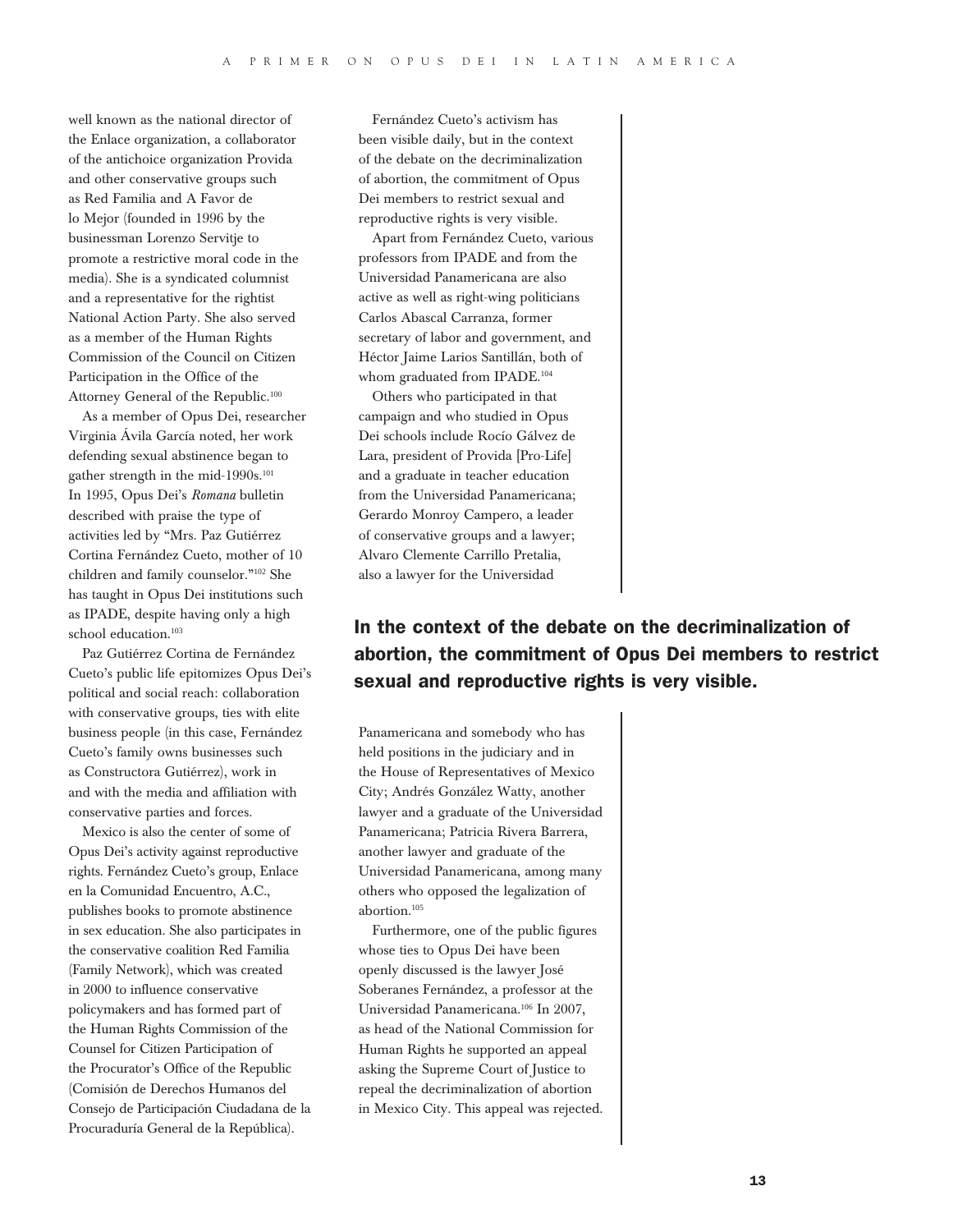#### Peru

In Peru, where Opus Dei has significant influence, several leading politicians are affiliated with Opus Dei including the former president of the Congress, Martha Chávez; Rafael Rey and Luis Chang Ching, who have been members of Congress; Fernán Altuve and Cecilia Martínez del Solar.<sup>107</sup>

One of the main business people tied to Opus Dei in Peru is Dionisio Romero Seminario, who is from an established family of Spanish descent in Piura. "From the Romero family Opus Dei obtained the exclusive area of El Chipe, land on which to build the university campus, as well as a big rambling house in the urban center of Piura."<sup>108</sup>

Leader of the Grupo Romero, one of the leading conglomerates in Peru, Dionisio Romero was one of the ten richest and most powerful men in the country since 1981. Currently he is director of the Banco de Crédito e Inversiones de Chile, Hochschild Mining Plc. Since 1995, he has also been president of Credicorp, the financial wing of the Grupo Romero. With an empire surpassing US\$1.3 billion, Credicorp comprises the Banco de Crédito, the leading bank in the country; Banco de Crédito de Bolivia, Pacífico Seguros, the holding company Grupo Crédito, Credicorp Securities, Credileasing and other businesses.<sup>109</sup>

In 2007, as head of the National Commission for Human Rights, Fernández supported an appeal asking the Supreme Court of Justice to repeal the decriminalization of abortion in Mexico City. This appeal was rejected.

> Dionisio Romero gave the inaugural lecture in the 2009 academic year at the Universidad de Piura, an event that he defined as "the greatest act of faith in Peru."<sup>110</sup> He is close to the former head of Peru's intelligence service, Vladimiro Montesinos, and has been accused of laundering drug money.<sup>111</sup>

Peruvian journalist Herbert Mújica reported, "Dionisio Romero is privileged because his money buys everything or almost everything." He says that in about 2003 when he managed the newspaper *Pura Verdad*, the cover of which on five occasions "demanded several congressional investigations into Dionisio Romero's activities and accused him of events that today seem rather likely to be certain. Without [Mújica's] knowledge the banker contacted the principal shareholder of Raymi, publisher of *Pura Verdad*, and offered him publicity in exchange for [Mújica's] head."<sup>112</sup>

#### Chile

One of the main personalities tied to Opus Dei in Chile is the right-wing leader Joaquín Lavín Infante.<sup>113</sup>

In 1999, Lavín—an economist, former collaborator of the dictator Augusto Pinochet and the former mayor of Santiago—was a candidate for the presidency with the Independent Democratic Union (Unión Independiente Democrática-UDI). His campaign was littered with ultraconservative rhetoric in which he opposed, inter alia, legalizing divorce. Ricardo Lagos defeated him by a slim margin. If he had won that election, Lavín would have become the first president officially affiliated with Opus Dei.

Lavín Infante admits to being a supernumerary in Opus Dei and has been a member for 30 years. He joined in 1974 after having been part of Tradition, Family and Property (Tradición, Familia y Propiedad), the integrationist movement founded by the Brazilian Plinio Correa de Oliveira, who was known as "Fiducia" in Chile, for the name of the magazine that he edited.<sup>114</sup>

During the campaign, Lavín did not advertise that he belonged to Opus Dei. It only became public after President Ricardo Lagos won, when Lavín's father, a farmer named Joaquín Lavín Pradenas, and a militant in the UDI, declared: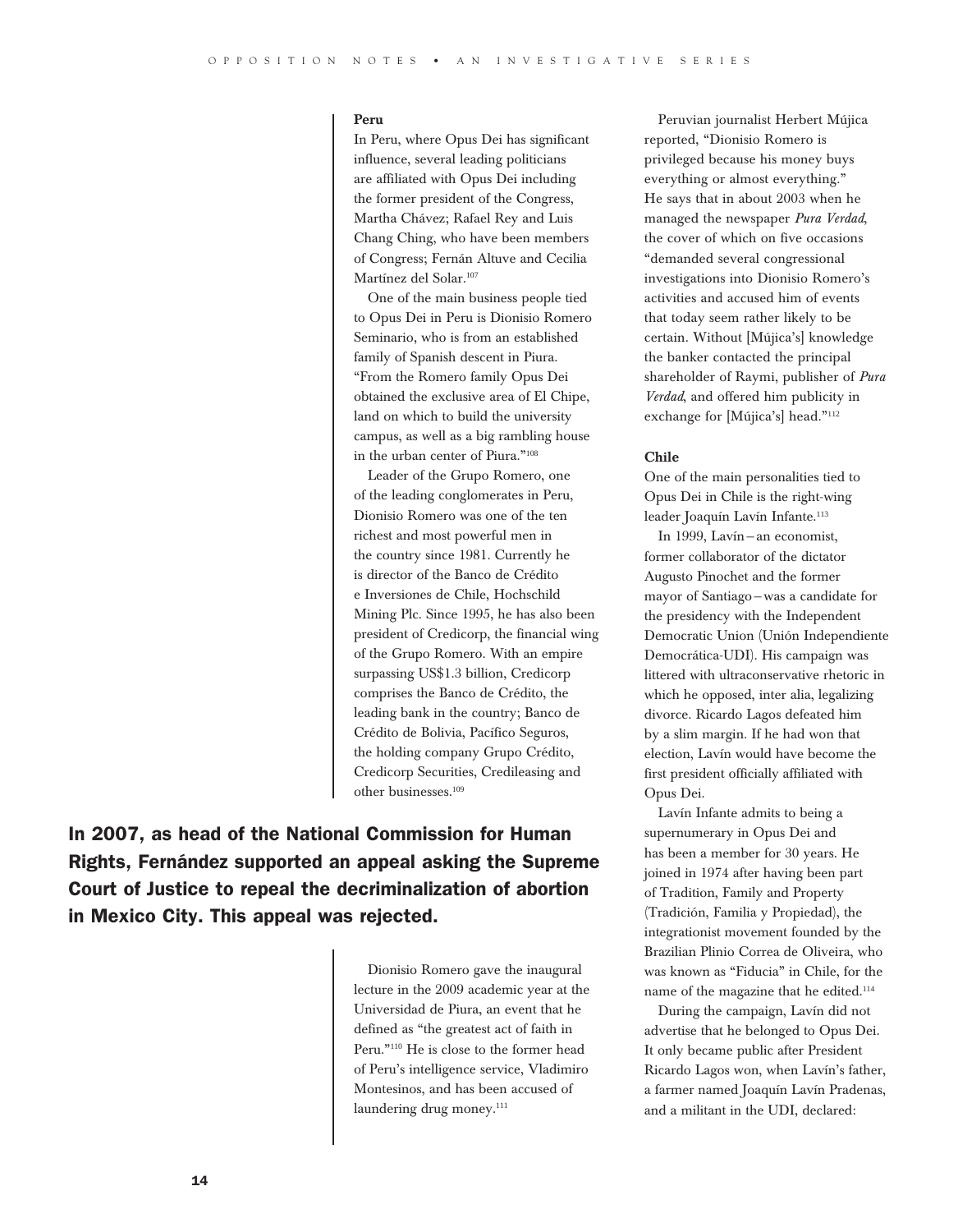"One of the unfair things people said about Joaquín is that because he is a member of Opus Dei, he had many limitations in different areas [which would make it difficult for him to perform his duties as] president. I had to counter that in a regional radio forum. I said 'Look, I think the best guarantee that he will be a good president is precisely that he is a member of Opus Dei.' Opus Dei is an institution of the church that tries to see that its members sanctify themselves through their work, that is, that they do their job to perfection."<sup>115</sup>

Two years later, on the centenary of the birth of the founder of Opus Dei, an international conference "The greatness of ordinary life" was held in Rome. It was organized by the Universidad de la Santa Cruz, also affiliated to Opus Dei. Joaquín Lavín Infante was invited and participated as an exhibitor in the panel on "Family and career, a daily challenge," in which he highlighted the role of Catholic politicians.<sup>116</sup>

In October 2002 Lavín and his wife María Estela León returned to Rome to attend the canonization of Escrivá. Before going, he openly mentioned his commitment to Opus Dei.

On February 9, 2010, he was named Minister of Education in the Coalition for Change administration (Coalición por el Cambio).

"The backbone of the movement against the moral liberalization of Chile is supported by the integrationist Catholic groups like Opus Dei (from Latin 'Work of God') and the Legionaries of Christ," argued analyst Merike H. Blofield, then at the University of North Carolina in Chapel Hill, who studied Opus Dei's impact in Chile.<sup>117</sup>

#### Colombia

Álvaro Uribe, a president with militaristic and conservative Catholic tendencies, has several links to Opus Dei—not least that he has named members to posts in the administration. At least two of his ministers belong to Opus Dei: César

Mauricio Velásquez and the commander of the Navy, Admiral Guillermo Barrera, according to the statement made to the magazine *Semana* in September 2009 by the regional vicar of Opus Dei, Hernán Salcedo.<sup>118</sup>

Marta Lucía Ramírez, Minister of Defense in 2002 and 2003, is said to be a sympathizer of Opus Dei and businessman José Roberto Arango, who is very close to Uribe, is said to be an Opus Dei collaborator. The leader of the National Federation of Businesses

# "The backbone of the movement against the moral liberalization of Chile is supported by the integrationist Catholic groups like Opus Dei."

(Federación Nacional de Comerciantes, or Fenalco), Sabas Pretelt de la Vega, is also an Opus Dei follower.<sup>119</sup>

It's worth noting that Opus Dei was started in Colombia by the Spanish priest and lawyer Teodoro Ruiz Jusué (1917-2001). Teodoro participated in the Spanish civil war, reaching the rank of corporal. In 1940 he met Escrivá de Balaguer in Valladolid and became an admirer. He was director of the Colegio Mayor Universitario Moncloa. Ordained in 1946, for years he was the only Opus Dei priest in Andalucía, which he left for Colombia "with no more luggage other than a crucifix and an image of the Virgin that the Founder gave to him and \$50 to his name."<sup>120</sup> He arrived in Colombia on October 13, 1951.<sup>121</sup> In 1964 he returned to Spain and worked for Opus Dei in Pamplona, Valencia and Palma de Mallorca, where he died.<sup>122</sup>

#### Costa Rica

In Costa Rica, one of the private initiatives that sponsors the work of Opus Dei's members is the publishing house Promotora de Medios de Comunicación S.A.,<sup>123</sup> or PROMESA, founded in 1982 by Carlos Manuel Fonseca Quesada and Helena Ospina Garcés de Fonseca,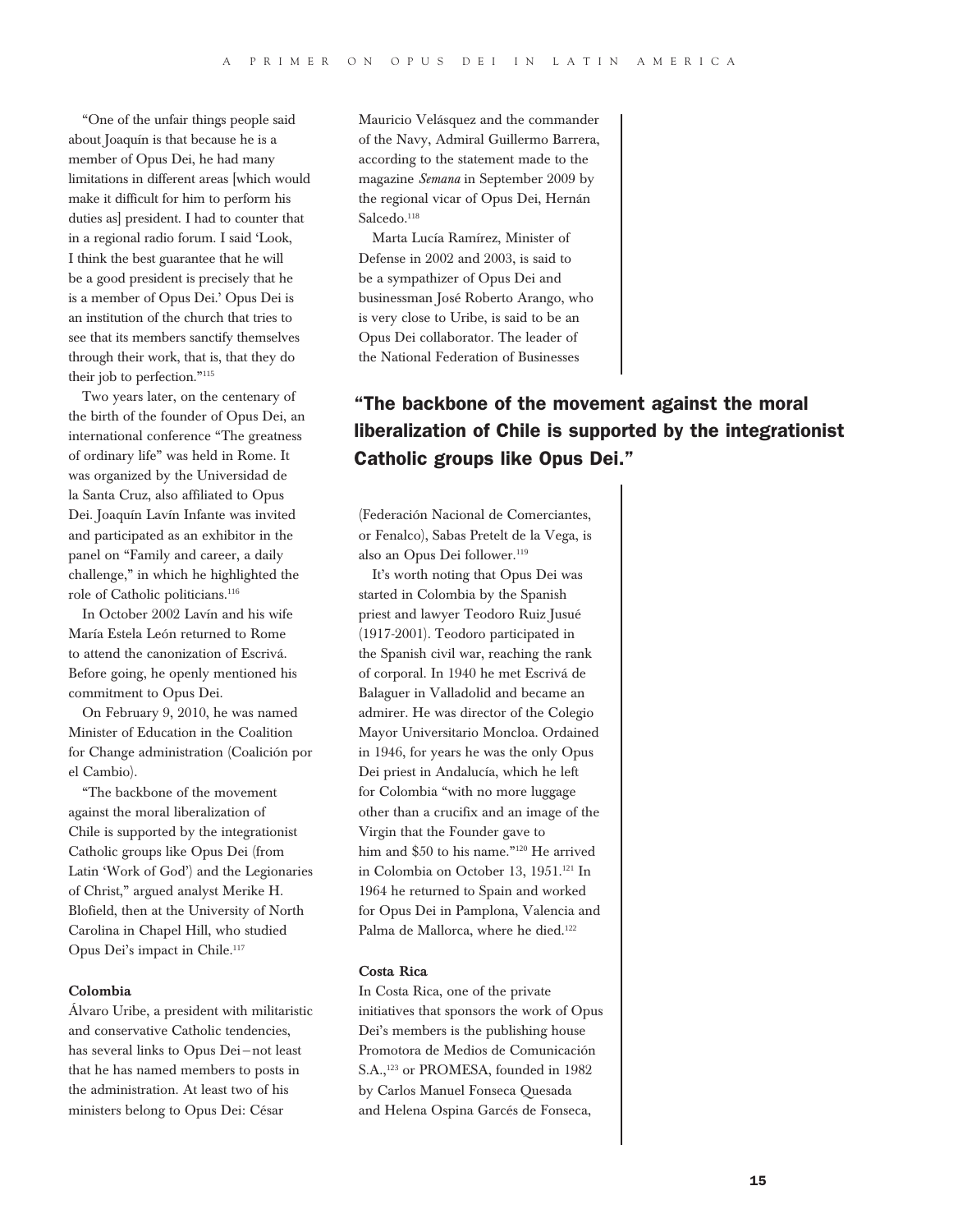Professor in the Faculty of Arts at the University of Costa Rica. It publishes works by Opus Dei authors, including various professors from the Universidad de Navarra and works by its founder. PROMESA is one of the entities whose projects and news are described in *Romana*. 124

# To the degree that she can, Ospina supports the conservative crusade against sexual rights, for example by publishing and distributing books like those of the Argentine lawyer and leader of antichoice groups, Jorge Scala

Born in Cali, Colombia, in 1944, Helena Ospina Garcés de Fonseca has lived in Costa Rica since 1970. She has also collaborated with other Catholic educational institutions such as the Universidad de La Sabana in Colombia, which in 1994 published the book *Mujer, valores permanents* (*Woman, Permanent Values*), on the occasion of the International Year of the Family. In Costa Rica Ospina had significant influence on the governments of the Unidad Social Cristiana (Christian Social Union). Among the personalities who collaborate with PROMESA in Costa Rica is Luis Baura, regional vicar of Opus Dei in northern Central America.<sup>125</sup>

To the degree that she can, Ospina supports the conservative crusade against sexual rights, for example by publishing and distributing books like those of the Argentine lawyer and leader of antichoice groups, Jorge Scala: *IPPF, La multinacional de la muerte, Recrear la cultura de la vida, Principios fundacionaels de la bioética,* (*IPPF, The Deadly Multinational Organization, Recreating the Culture of Life, and Foundational Principles of Bioethics*) among others.

On October 16, 2009, PROMESA participated in an antiabortion demonstration alongside organizations such as the Instituto Dignitas (Dignity Institute), el Observatorio Ciudadano

por la Vida y la Familia (Life and Family Citizen Observatory), la Asociación Por la Vida (Prolife Association), CIBEFAM, la Pastoral Familiar de San José (a church initiative to promote marriage and family values), and the Asociación de Madres de Familias de Costa Rica (Association of Mothers of Costa Rican Families).<sup>126</sup>

In addition, *Romana* highlighted the work of the Women's Professional Institute, La Pradera, which provides a "social development program" at a home for families with problems of drug addiction, poverty and domestic violence. The teachers and students, *Romana* reported, "carry out a social development program…for girls aged 6 to 12 [and] provide talks on human and Christian values and personal tutoring aimed at fostering character formation and good study habits. A club for mothers offers classes in crafts and cooking along with talks on virtues connected with family life and the raising of their children."<sup>127</sup>

#### Argentina

In Argentina, members of Opus Dei participated in military governments such as those of Onganía and Videla, but they were also active during the Menem period. Menem had named Gustavo Beliz, a member of Opus Dei, to be minister of the interior.<sup>128</sup> According to those who study Opus Dei, Chilean paper industry magnate Eliodoro Matte and Argentine oil magnate Gregorio Pérez Companc are important contributors to Opus Dei.<sup>129</sup> One of Opus Dei's main business schools is in Argentina—the Instituto de Altos Estudios Empresariales, or IAE.

#### Uruguay

According to Emilio Corbiere, "Uruguay, especially Montevideo, is another place with strong Opus Dei influence. During the military dictatorship they put down roots in the Institute for Philosophy, Science and Letters, at the Catholic university, through Raquel Lombardo, the Minister of Culture, who was a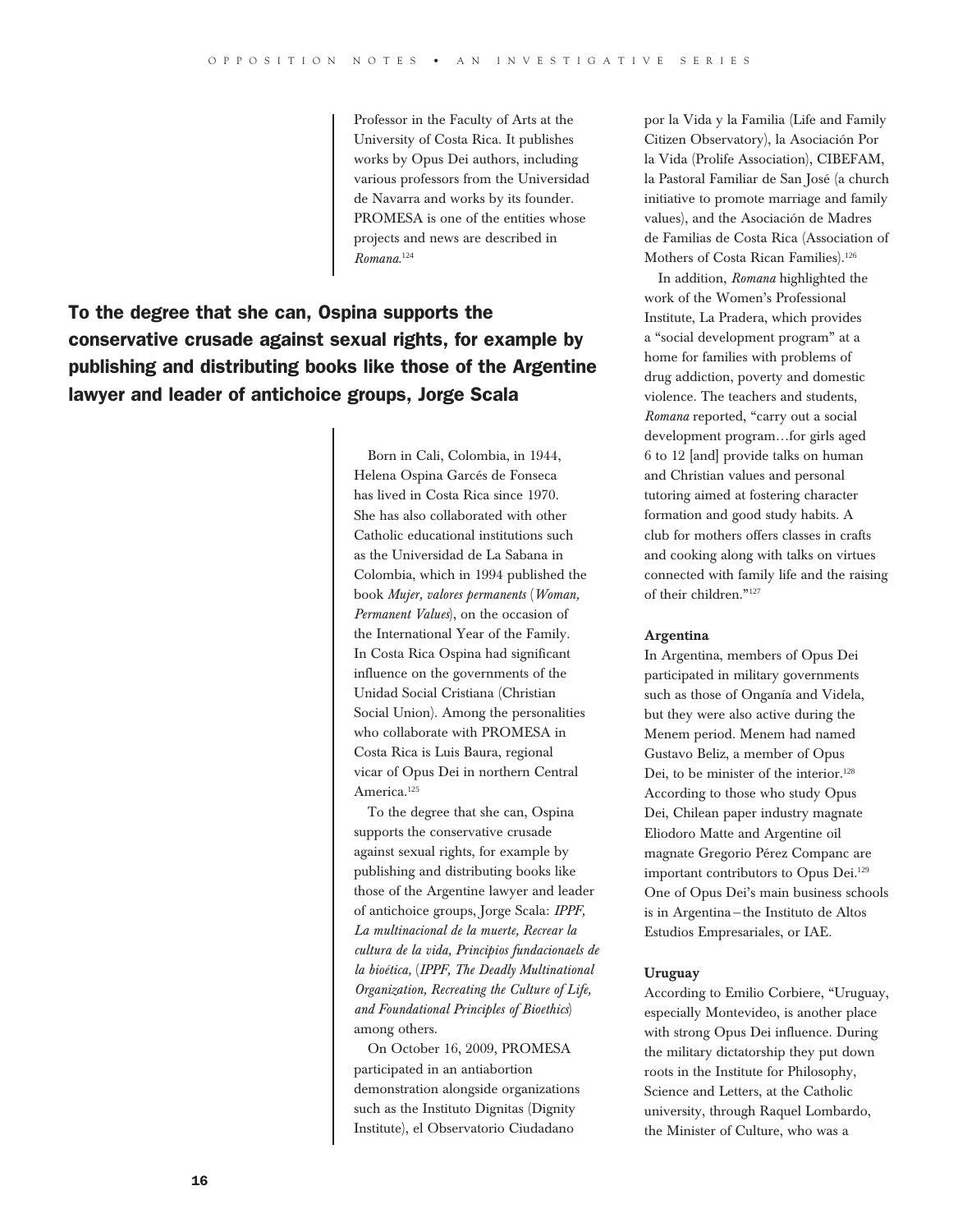member of Opus Dei. … During the Lacalle government, his Minister of Defense, the lawyer Mariano Brito, was a member of Opus Dei, and his former Minister of Health, the lawyer Carlos Delpiazzo was one of his fellow travelers. Another Lacalle sympathizer who was a member of the prelature was the economist Gustavo Licandro. … Members of Opus Dei also include the former president of the Central Bank of Uruguay, Ramón Díaz, and the lawyers Ricardo Olera García and Augustio Durán Martínez, businessman and professor of administrative law, respectively; Vice Admiral Francisco Pazos, commander-in-chief of the navy, and chief of personnel of that branch of the military Rear Admiral Carlos Magliocca."<sup>130</sup>

#### Venezuela

People tied to Opus Dei supported the attempt to overturn Chávez in April 2002 and were members in the cabinet of Pedro Carmona, who seized power in a coup d'état. "Pedro Carmona has ties to Opus Dei. Many of those involved in the coup d'état and various members of the 'provisional government' are Opus Dei numeraries. The most well known of them is José Rodríguez Iturbe, a personal friend of Aznar (the right-wing former Spanish leader) and the Minister of Foreign Affairs of Carmona, who resides in the same building that houses the headquarters of Opus Dei in Caracas. The coup d'état counted on the *in situ* blessing of Baltasar Porras, president of the Episcopal Conference, who was present at the swearing in of the usurper next to Cardinal Velázquez."<sup>131</sup>

#### Ecuador

Gustavo Noboa Bejarano, president of Ecuador from 2000 to 2003 was close to Opus Dei. He sent several members of his government to Rome for Escrivá's canonization ceremony. In 2002 he and his wife attended the Mass commemorating the centenary of Escrivá's birth. He also attended the launch of a new Ecuadorian version of "Santo Rosario" [Blessed Rosary], a book by Escrivá.

# **CRITICS AND** Ex-members

Throughout its more than 80 years of existence, Opus Dei has demonstrated not only a great capacity to grow, but also greater stability than many other conservative Catholic groups such as the Legionaries of Christ. (The latter, founded in 1941, is in significant turmoil after its founder, Fr. Marcial Maciel, was accused of several counts of sexual abuse,<sup>132</sup> including some accusations of abuse from children he fathered while pretending to live the life of a celibate priest.<sup>133</sup>, 134) In contrast, as the journalist John L. Allen indicated in 2006, "to date no priest from Opus Dei in the US has been accused of sexual abuse...."<sup>135</sup> There have been a small handful of accusations elsewhere.

So far the main criticisms of Opus Dei coming from former members and analysts of that group relate to what they describe as its authoritarianism, the rigidity of its standards, its interference in the personal lives of its members, misogyny<sup>136</sup> and the manner in which it participates in business and politics.<sup>137</sup>

Journalist Isabel de Armas, who was a numerary of Opus Dei from 1966 to 1974, reported that in 1972 in Barcelona during a massive event with Escrivá, a young female numerary, a doctor, suggested directly to him that the text be modified, upon which "in the middle of a bitter silence he began to pace the stage in agitation, and furiously responded in an insulting and angry tone… 'Do you know what it means to be discreet? Well, look the word up in the dictionary and you will find out. You could well use that knowledge.""<sup>138</sup>

According to some of its critics, the manner in which Opus Dei operates in the business world—where it has adopted a generally liberal and pragmatic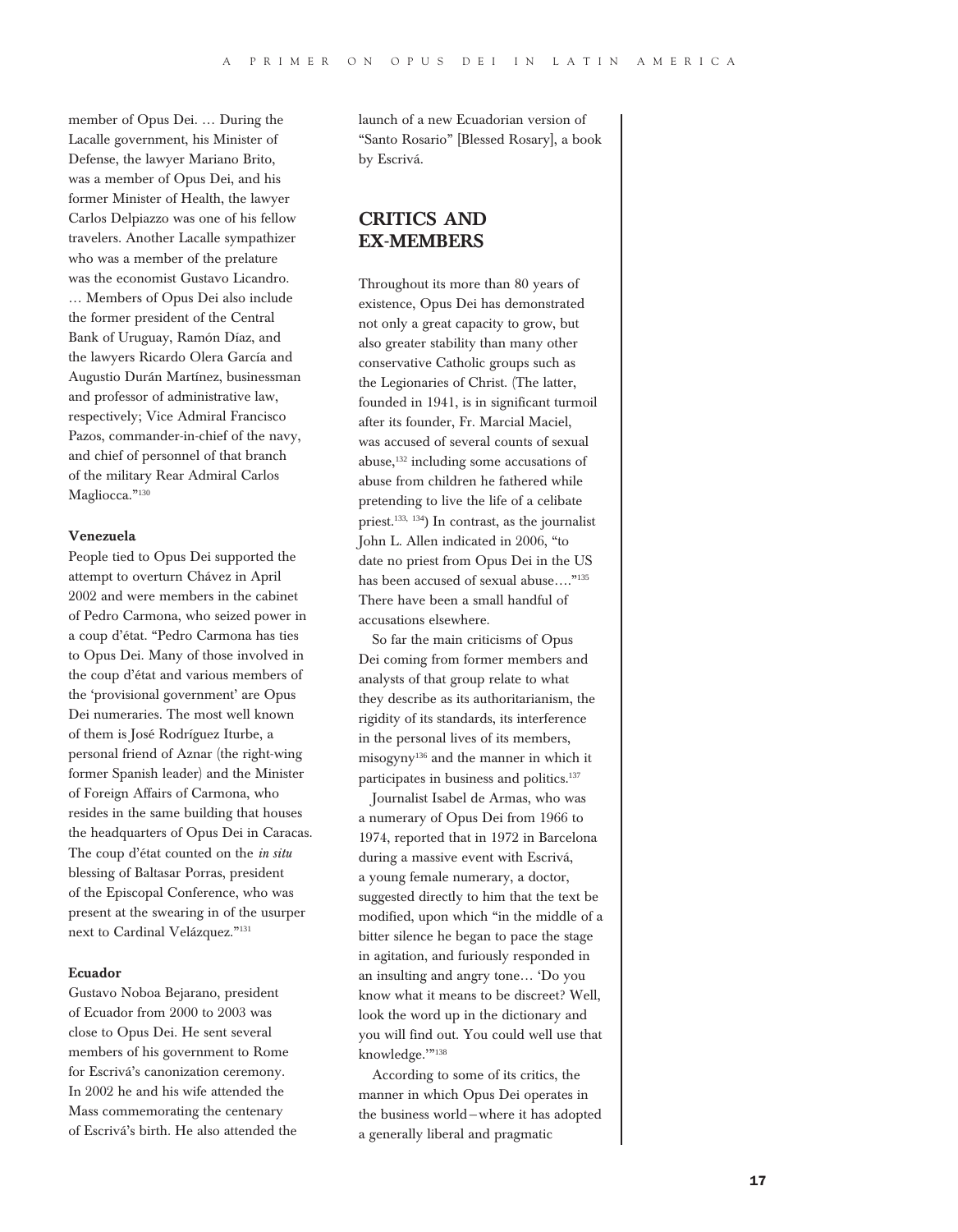approach—is in sharp contrast to its approach to sexuality, procreation and family life where it adheres to strictly conservative religious standards, which it considers in accord with so-called "natural law."<sup>139</sup>

María del Carmen Tapia, who belonged to Opus Dei for 18 years, concluded that it "is the most conservative, retrograde and sectarian organization of the Roman Catholic church…a church within the church, with all the characteristics of a sect."<sup>140</sup>

Juan José Tamayo-Acosta, theologian at the Universidad Carlos III in Madrid, agrees with that characterization. He believes that Opus Dei managed to reach influential positions in the Vatican thanks to Pope John Paul II and that it did indeed become a "church within a church."<sup>141</sup>

# it "is the most conservative, retrograde and sectarian organization of the Roman Catholic church…a church within the church, with all the characteristics of a sect."

There are isolated testimonies of sexual transgressions, including a few testimonies related to sexual abuse within the order. However, it is more common for former members of Opus Dei to point to the repressive approach to sexuality that predominates within the organization. As one former member stated, "sexual abuses in Opus Dei are of a psychological nature and in most cases the damage is irreparable, much worse than the physical abuses in many cases."<sup>142</sup>

The ease with which information can be spread using the internet has presented Opus Dei with new challenges. Websites have appeared that bring together former members of Opus Dei from many countries and allows them to collate and disseminate their experiences in a more systematized manner than was possible before.<sup>143</sup>

One testimony, by a man who was a numerary in Mexico for 25 years, said: "I very much loved the Work. I defended it before my university classmates…

before my family and friends. My dear former brothers—how could so many numeraries not be depressed, sad, neurotic and strange if you want to fight against the world through a system of rules and standards? Any psychiatrist knows that is psychopathological. There is no system, regardless of which saint constructs it, which can conquer that which in Christian asceticism is called the 'World.'"<sup>144</sup>

With regard to Escrivá's misogyny, former members of the group say that "all the works by the founder of Opus Dei were dedicated to and aimed at men, and in these works you can see a clear contempt for women."<sup>145</sup> In that regard, this phrase is often cited: "If you want to give yourself to God in the world, rather than being scholarly (women needn't be scholars: it's enough for them to be prudent) you must be spiritual, closely united to our Lord by prayer; you must wear an invisible cloak that will cover each and every one of your senses and faculties; praying, praying, praying; atoning, atoning, atoning."<sup>146</sup>

In November 2009, Eduardo Hidalgo, former philosophy student at the Opus Dei-run Universidad de los Andes, who was injured a few years earlier while participating in community work in the south of the country, filed a suit against the school. According to writings by his lawyer Estanislao Dufey, the leader of the community work prevented Eduardo from moving to Santiago to recuperate as he and his family wished "by means of psychological, moral, religious and even physical pressure. They didn't help him and he remained in the south for more than a week suffering indescribable pains and being harassed by numeraries of Opus Dei, who warned him to 'respect the will of God.'"<sup>147</sup>

Testimonies from Mexico, which have been reproduced on websites by Opus Dei dissidents, detail the methods by which the organization has recruited members in its schools and universities.

One of them dated July 2009 reads: "Normally we had closed-door meetings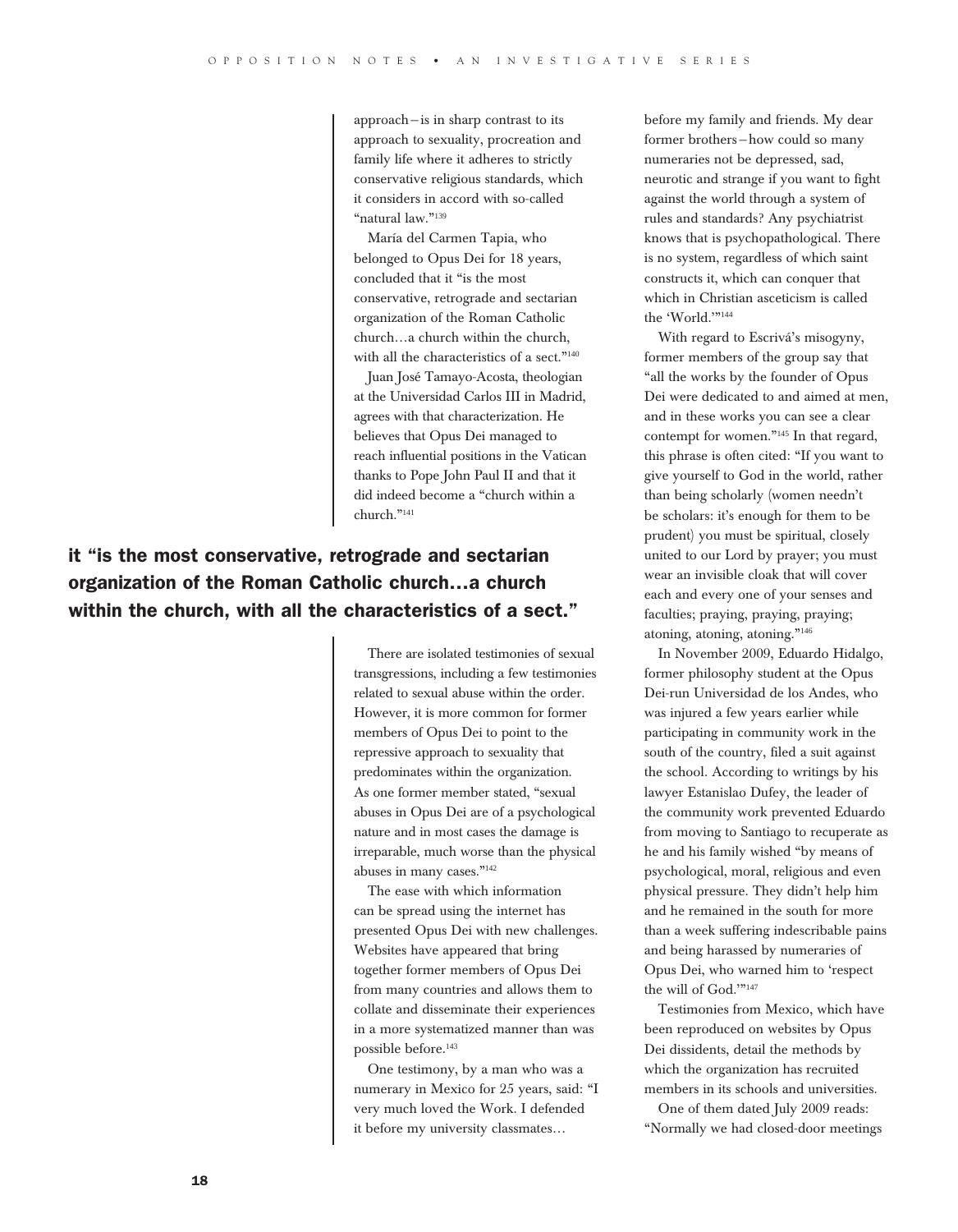in the office of the director during which we reviewed in minute detail the private and personal lives of each of the attendees of the circles, introductory religion classes, catechisms, Saturday meditations, cultural gatherings and social works that were organized in the Opus Dei center. All a student (especially one from the Universidad Panamericana) had to do was attend one of those activities and immediately he would be assigned a numerary to follow him. We would note his name on a list and we included him as a friend of one of the housemates."<sup>148</sup>

According to that testimony, "in those meetings (to organize the proselytism) we spoke about everything, absolutely everything, without the least embarrassment and without the least little bit of respect for the privacy or conscience of anyone."<sup>149</sup>

The following is testimony from a former student of the Universidad Panamericana, which is worth citing at length as a critical vision of the ideological influence that can be found there:

"I am a former student of the Universidad Panamericana in Mexico City, from the class of 1986-'91. I majored in the area of economic and administrative sciences (I don't want to say which one because there were relatively few of us and I don't want to expose myself further). Before the Universidad Panamericana, my education was mainly secular. I'm from a religious middle class family (without being fanatical about religion), which respects the individuality of each of its members, within certain natural limits.

"My class at Universidad Panamericana consisted of about 25 classmates, some of them from secular schools like me and others from non-Opus Dei religious schools. Many others were from Cedros, Yaocalli and other institutions of 'the Work.' There was a boy who had been a numerary since adolescence and a female aspirant of more humble origin. Although we were

young (age 19) and full of enthusiasm and good humor, the environment became difficult almost from the first semester as internal divisions and cliques with irreconcilable differences developed.

"I knew little about Opus Dei and the church in general, so I didn't think I was a candidate for that organization. However, although my family is of modest means…my grandparents were Spanish and we are 100 percent white ethnically and rather physically attractive…I say that without pretence, it's just the truth. For those readers who aren't Mexican, I have to explain that both qualities carry a lot of weight in Mexican society, sometimes more so than money.

"Through my head numerary, they had their little 'fight' to invite me to retreats (where I was bored to tears until night came, when I died of laughter to see the numeraries baptize their beds with holy water to distance the devil from their dreams, and other clownery I can no longer remember) and to *tertulias* (literary or artistic gatherings) and other Tupperware-style parties. The relationship with the numerary who was assigned to me was becoming strained. I had to tell him to get lost around the third semester, after which I was socially ostracized by him and his band of crazies… Anyway, I didn't lose anything and after reading some testimonies in Opus books, man what I saved myself from!

"The last I heard of that numerary is that he teaches class or coordinates something in El Cedros, one of the Opus schools in Mexico City. He was already a rather bitter and strange person back then. I don't want to even imagine what he's like now 20 years later. God willing I'll never run into him again.

"The case of the female numerary was even sadder. I think that she truly believed that serving Opus Dei was to serve God live and in person. How much she must have suffered knowing that they didn't totally accept her because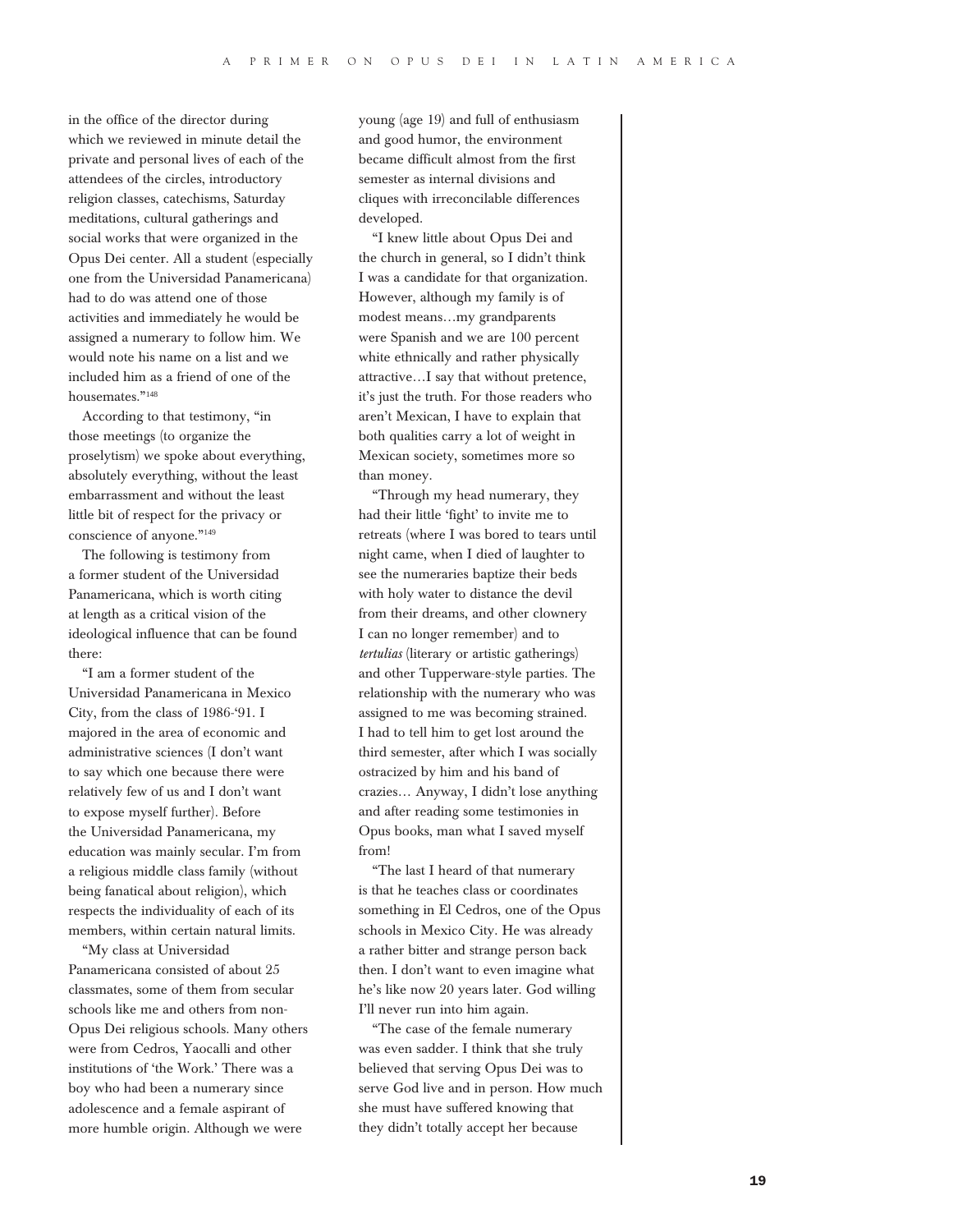she was dark-skinned and poor! I think at some point she had a job outside of Opus Dei, but she ended up doing what so many other mediocre numeraries do. She joined the leadership of the Universidad Panamericana to take up a career (administration and marketing)

"The case of the female numerary was even sadder. I think that she truly believed that serving Opus Dei was to serve God live and in person. How much she must have suffered knowing that they didn't totally accept her because she was dark-skinned and poor!"

> about which she had no idea nor way to contribute any fresh ideas since Opus Dei systematically limits her access to the internet, culture, events, social networks and the media—in short, everything that marketing involves!

> "It might seem to you that I am resentful of Opus Dei without reason since in my case the damage was minimal. But bear in mind that this was a five-year period—10 semesters—of classes with a group that was completely and profoundly divided by the public and secret activities, favoritisms and public and veiled threats of these two poor numeraries and other equally disastrous people who filed through those classrooms."<sup>150</sup>

> In 2008 the Colombian writer and journalist Fernando Quiro, who was born in Bogotá in 1964 and educated in the Universidad de La Sabana, wrote the novel "Justos." It took second place for the Planeta-Casamérica Latin American Prize for Narrative. In the novel, he relates his experience with Opus Dei, to which he was recruited as a student.

In an interview with the media, he said: "I joined [Opus Dei] at age 16 or 17 when I was studying in the school of Los Cerros, Bogotá. First they invited me to soccer games, on excursions… Then I began to receive everything else in small doses—the mortification, sacrifices, prohibitions. It's a perfectly

calculated brainwashing. If I wanted to be a numerary, as I wished, I had to give up women and, of course, sex. I gave up both and, according to Opus Dei, the best way to fight temptations of the body was with a cilice, which one had to use for two hours daily.

"One day I met a girl who was my age. I felt so guilty for having spoken with her and asking her for her phone number that I told my confessor. He treated me as if I had raped her. That's when I thought that I had taken the wrong path and that what I ought to give up was Opus Dei.

"When I began to have doubts, a guy locked me in a room and told me 'Look at so-and-so, who left [Opus Dei]. He got cancer and now his family is suffering very much.' Aberrant, don't you think? I was so angry that they ended up expelling me for one reason—I had become a bad example for the others. And they warned me, 'Remember that our father (Escrivá de Balaguer) won't give five cents to those who abandon his work.'"<sup>151</sup>

With regard to the use of the cilice, he says "They would tell you that it's a way of mortifying oneself for the sins of humanity, but I'm convinced that it was simply a sexual inhibitor. It's mortification like fasting on Good Friday, except that the cilice is something that you practice not just on Good Friday, but every day for two hours. And why was this done? They tell you when you're already submissive—to redeem the world and the sins of man. But in reality you discover that all that is done to replace sexual desire."<sup>152</sup>

Aside from schools it has established for the elite, Opus Dei tends to build centers in rural or marginalized areas where it combines community service with indoctrination.

One example is the elementary school Centro Nocedal, which opened in 1996 and for which the Nocedal Foundation was created three years later.

According to Opus Dei publicity, in the area of La Pintana in Chile,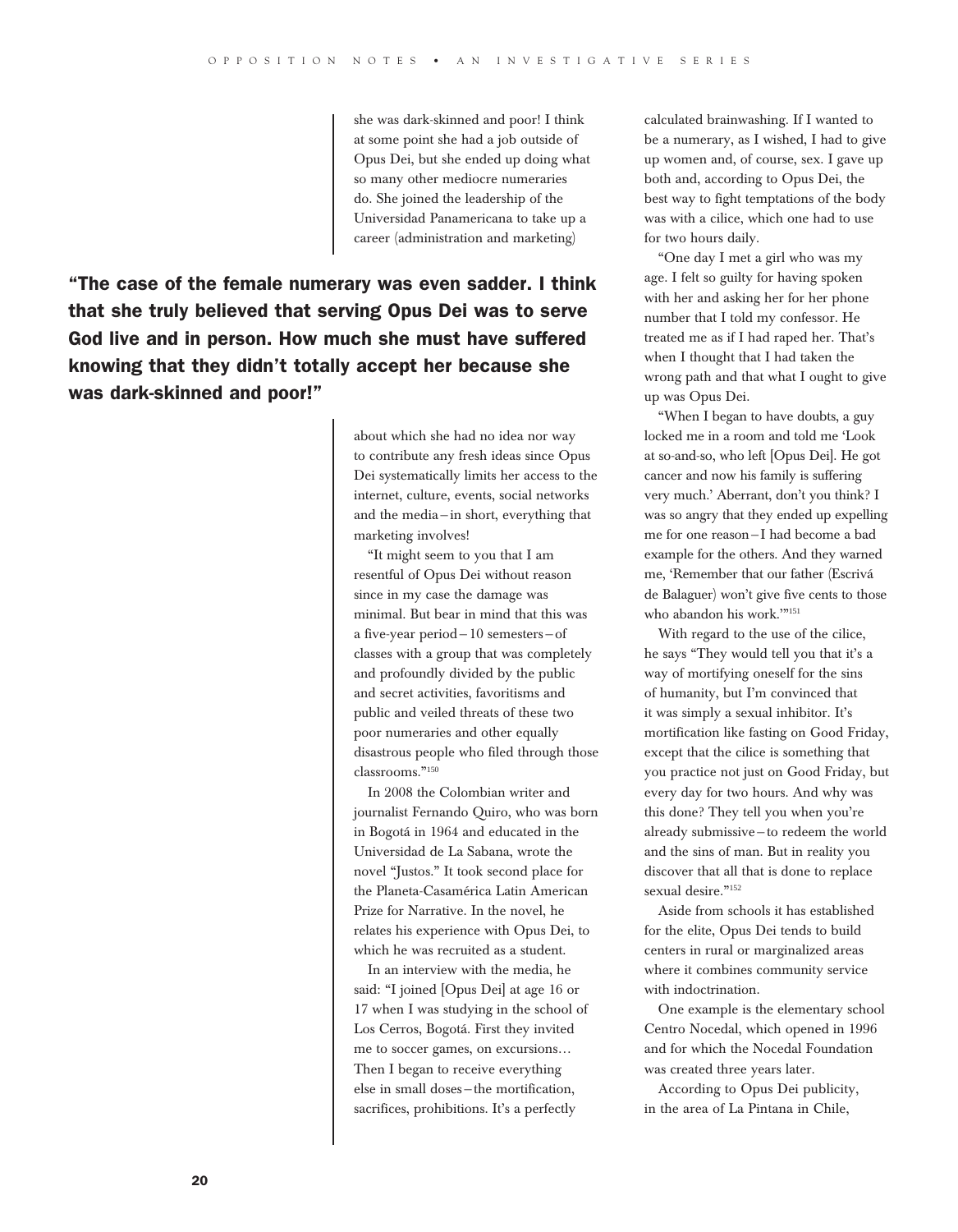which "has one of the worst levels of poverty in the country," and where "the streets are an attractive place to be for most children," a group of Chilean professionals who "were concerned about providing a better quality education to the most marginalized sectors of society," bought six hectares of land in the village of Jorge Allessandri, better known as El Castillo, and built a school for 500 students. In addition to providing the same education one can get at any school in the country, it also has "a modern curriculum whose aim is to train students in electronics and telecommunications."

The promotional brochure for Centro Nocedal says that "Parents know that their children will receive a strong academic, human and Christian background at this school. At the request of Nocedal's promoters, the Opus Dei prelature collaborates on the doctrinal and spiritual training imparted in the school." As a result, "parents immediately reported that their children prayed more, and they themselves also began speaking to God simply and naturally, sometimes after a long time of not doing so." Once a week in the school there is catechism class and every two weeks a priest has a talk with parents. The same brochure says that "naturally a devotion to the Blessed Josemaría, founder of Opus Dei began to germinate…."

# The Opus Dei "Saints"

Among the promotion strategies of Opus Dei in Latin America is the canonization of Opus Dei members in the region. Among them are the Guatemalan pediatrician Ernesto Cofino Ubico and the Argentine engineer Isidoro Zorzano.

Ernesto Cofino Ubico (1899-1991), who has already been declared a "servant of God" in preparation for his beatification, was a supernumerary in

Opus Dei, which promotes him within the context of its antichoice propaganda as a "passionate defender of the right to and love of life especially that of the unborn."<sup>153</sup>

Isidoro Zorzano Ledesma (1902-1943), an Argentine of Spanish descent, who has also already been declared a "servant of God," was a classmate of Ecrivá de Balaguer in the Institute of Logroño. He was one of the first members of Opus Dei. During the Spanish civil war from 1936 to 1939, under the pretext of his Argentine nationality, he collaborated with the nationalists by "materially and spiritually helping many people, including members of Opus Dei who were isolated in the capital or locked in jails."<sup>154</sup>

Ernesto Cofino Ubico, has already been declared a "servant of God" in preparation for his beatification, was a supernumerary in Opus Dei, which promotes him within the context of its antichoice propaganda as a "passionate defender of the right to and love of life especially that of the unborn."

# **CONCLUSION**

Catholics for Choice has carried out extensive research over the years into the activities of conservative Catholic organizations around the world. More often than not, we find that there is far less to these organizations than their own propaganda suggests. In those cases we are happy to shine a light on their misstatements and exaggerations, as well as their general tendency to harbor and articulate extremely backward views towards women and minorities, as well as policies that promote a healthy approach to sex and sexuality. In so doing, we highlight their lack of influence and encourage our friends and colleagues in exposing the fact that these organizations are not as powerful as they might have thought.

Some organizations, however, do have the potential to cause serious damage to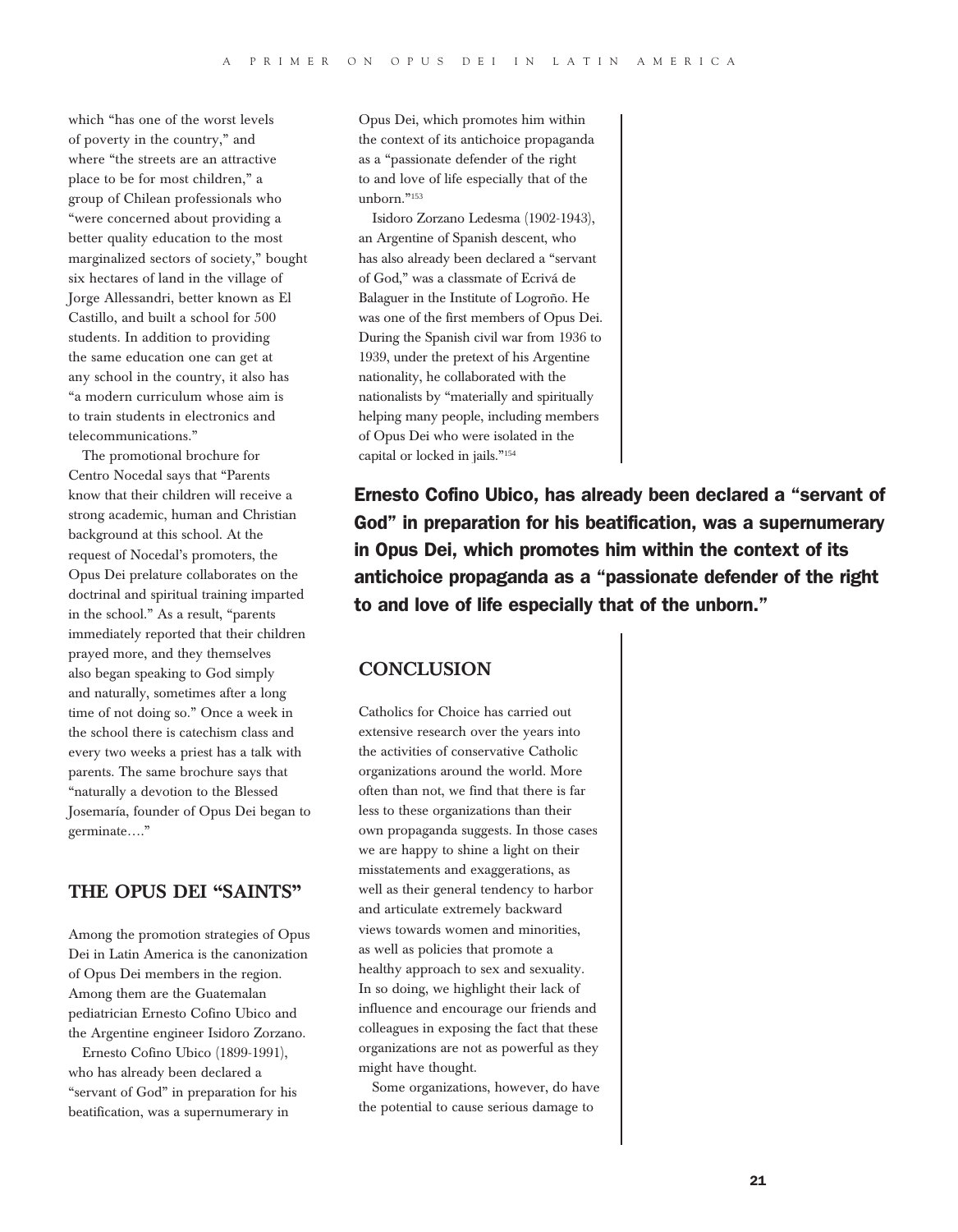the project of furthering reproductive and human rights around the world. Opus Dei, through its network of contacts, its access to powerbrokers and its financial clout, is one such group. In these cases, it is also important to highlight their activities, so that we can learn more about how they operate and come up with strategies to counter their influence. Our financial situation may never rival theirs, but our ability to influence progressive policymakers who share our mission of doing what is right for women and families around the world is certainly proportionate to theirs.

Opus Dei acts in many ways as a sort of political party under the centralized control of its leader. Its members are answerable to the head of Opus Dei, not the local bishops in whose jurisdiction they live. That gives it an advantage over other conservative orders, as they may single-mindedly pursue the goals of the leadership, even when they may not correspond with the priorities of the local bishop. Its religious and political activities closely adhere to the most conservative interpretation of Vatican teachings, and despite its protestations to the contrary, it seeks to ensure that others are required to adhere to their interpretation of the teachings as well. This is especially apparent in the manner in which it supports laws and policies that restrict reproductive rights and women's equality.

We do not take issue with Catholics, or anyone else, expressing their faith as they see fit. However, while religion can have a place in informing public policy, it should not be the deciding voice. Opus Dei seeks to ensure that its version of Catholic teachings should govern public policy. Policymakers need to be reminded that the vast majority of Catholics do not agree with Opus Dei, and that its attempts to influence public policy—especially when they come through unelected, undemocratic channels—should be rebuffed.

Exposing the activities of conservative Catholic organizations is a crucial step in reminding Catholics and non-Catholics alike that these groups do not speak for the Catholic church. As we see in the United States and elsewhere, the views of Catholics generally reflect the views of the rest of society, on a host of political issues, including those related to reproductive rights, sex and sexuality.

Opus Dei has clearly had a role in shaping public policy in a more conservative direction. The aim of this publication is to provide some facts and background information to those who seek to counteract its influence. We hope it is useful as such and will be working with our friends and colleagues to ensure that its content is disseminated to all those who might find it useful.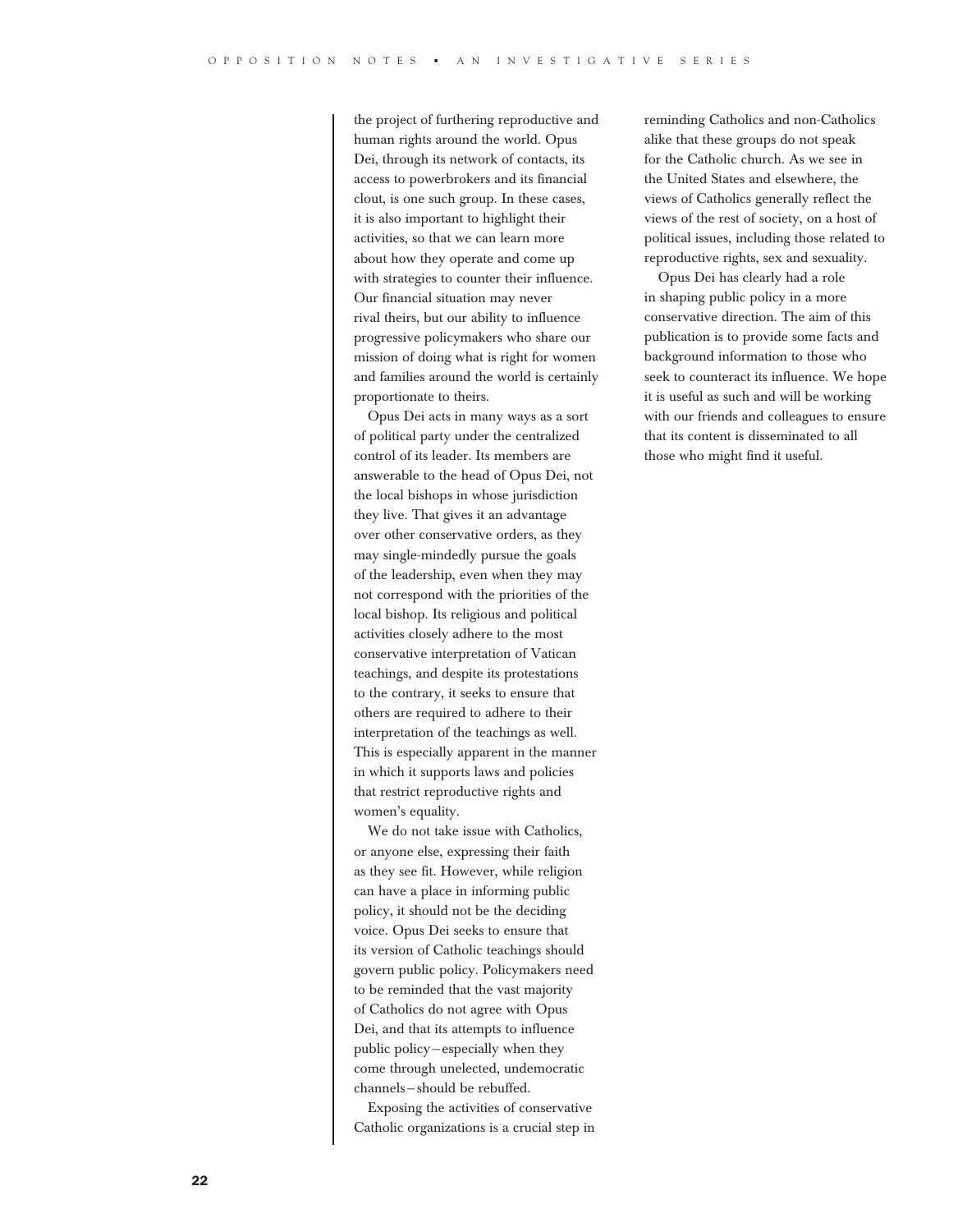#### Notes

- 1 Asociación Causa Beatificación Alexia, "Alexia," www.alexiagb.org, accessed Nov. 1, 2010.
- 2 John F. Coverdale, "The Founding of Opus Dei," http://iniciativas-opus-dei.evangelizando.org/libros/ fundacion-opus-dei2.htm, accessed Nov. 1, 2010.
- 3 Peter Berglar, *Opus Dei. Vida y obra del Fundador, Josemaría Escrivá de Balaguer,* Madrid: Rialp, 1989, p. 30.
- 4 Ibid. p. 26.
- 5 Vatican, "Josemaría Escrivá de Balaguer," www.vatican.va/news\_services/liturgy/saints/ ns\_lit\_doc\_20021006\_escriva\_sp.html, accessed Nov. 1, 2010.
- 6 Berglar, 1989, p. 58.
- 7 Berglar, 1989, notes that Escrivá was a "hardworking merchant," helpless when faced with "calculating people and clever tradesmen," p. 30.
- 8 Opus Dei, "The foundation of Opus Dei (1928- 1930)," www.opusdei.es/art.php?p=16996, accessed Nov. 1, 2010.
- 9 Joan Estruch, "Santos y Pillos, El Opus Dei y Sus Paradojas," Barcelona, Herder, 1994, cap. IV. "Desde la fundación del Opus Dei hasta el comienzo de la guerra española (1928-1936).
- 10 Berglar, 1989, p. 61.
- 11 Wikiroja, the Communist encyclopedia, "Josemaría Escrivá de Balaguer," http://wikiroja. wikispaces.com/J.M.+Escriv%C3%A1+de+ Balaguer, accessed Nov. 1, 2010.
- 12 Ibid.
- 13 Berglar, 1989, p. 61.
- 14 Gracias a Dios, inos fuimos! January-February 2001, "Carta de Escrivá A Franco El 23-V-1958," www.opuslibros.org/prensa/carta\_escriva.htm, accessed Nov. 1, 2010.
- 15 Universidad de Nevarra, "About the university," www.unav.es/servicio/informacion/hitos, accessed Nov. 1, 2010.
- 16 John L. Allen Jr., *Opus Dei—An Objective Look Behind the Myths and Reality of the Most Controversial Force in the Catholic Church,*  Doubleday, 1995, p. 48.
- 17 Universidad de Nevarra, op. cit.
- 18 Ibid.
- 19 Ibid.
- 20 Ana Azanza, "Las finanzas ocultas del Opus Dei," April 7, 2008, www.opuslibros.org/ nuevaweb/modules.php?name=News&file=articl e&sid=12125, accessed Nov. 1, 2010.
- 21 Michael Walsh, "Política y negocios del Opus Dei," www.opuslibros.org/libros/Mundo\_ secreto/capitulo\_7.htm, accessed Nov. 1, 2010.
- 22 Opus Dei, "Causes of Canonization," www.opusdei.es/ssec.php?a=3560, accessed Nov. 1, 2010.
- 23 Salvador Bernal, "Alvaro del Portillo Prelado del Opus Dei, 1975-1994," usuarios.multimania.es/ alvaroportillo, accessed, Nov. 2, 2010.
- 24 *Corriere della Sera*, April 11, 1997, p.15
- 25 Dr. Joaquín Navarro-Valls's personal blog. www.navarro-valls.info/index\_es.html, accessed Nov. 1, 2010.
- 26 *La Prensa*, April 25, 2010. www.laprensa.com.ni, accessed Nov. 1, 2010.
- 27 Escrivá de Balaguer, *Furrow*, Minos, México, 1998, point 310.
- 28 Ibid, point 933.
- 29 Ibid, point 942.
- 30 Ibid, point 939.
- 31 Ibid, point 928.
- 32 Escrivá de Balaguer, *The Forge*, Minos, México, 1998, point 718.
- 33 Ibid, point 720.
- 34 Ibid, point 327.
- 35 Julio Badui Dergal, *El Matrimonio Cristiano*, Mexico: Minos, 1991. Other books and flyers from that publisher reflect equally conservative positions. For example, *¿Divorcio? ¡no!*, by Santiago Martínez S., rejects what he calls the "the sickness of divorce." Also, *¿Es lícito el control natal?* by Fernando Domínguez Ruiz, extols John Paul II's steadfast opposition to contraception, etc.
- 36 Javier Echevarria, "Letter from the Prelate of Opus Dei about family," Jan. 1, 2006, www.fluvium.org/textos/opusdei/OpD149.htm, accessed Nov. 1, 2010.
- 37 John F. Coverdale, "The foundation of Opus Dei," http://iniciativas-opus-dei.evangelizando. org/libros/fundacion-opus-dei5.htm, accessed Nov. 1, 2010.
- 38 There are various testimonies on this issue: "Her first date was when she was almost 30. It was the first time that a man had invited her to the movies and she had to call a friend to ask her who Woody Allen was. She had never gone out with a man, nor had she heard of that director, much less seen his films. She had never before gone to the movies without asking permission. For 13 years, Inés was a member of Opus Dei, the mysterious Catholic order questioned for its way of accumulating power and fortune with the declared objective of seeking 'sanctity in daily life.'"

According to this testimony, Opus Dei centers "work almost like exact replicas of medieval monasteries where self-flagellation, for example, is a daily practice. The Work, as members call the organization among themselves, is one of the church's most powerful institutions. It has an iron-like, inquisitorial structure…which includes "corporal punishments, the obligation to turn over one's salary, the impossibility of reading what one would like, and absurd prohibitions against things like being alone in an elevator with someone of the opposite sex, among many other rules that are unusual to someone from outside the order." (Ximena Sinay "Adíos Rogando—La tortura de vivir en el Opus Dei," TXT Revista Textual, Year 2, Number 57, Buenos Aires, April, 16, 2004, www.opuslibros.org/prensa/ adios\_rogando.htm, accessed Nov. 1, 2010.)

- 39 Arzobispado del Cuzco, "Juan Antonio Ugarte Pérez," arzobispadodelcusco.org/contenido/ historia.html, accessed Nov. 1, 2010.
- 40 Santiago M. Alles, "No consensus on what is a fact of terrorism, but not in the definition of the subject," Aug. 7, 2006, www.uca.edu.ar/ uca/common/grupo21/files/2006-08-07-nevesentrevista.pdf, accessed Nov. 1, 2010.
- 41 John B. Slaughter, "Chancellor's message to the graduates," Dec. 23, 1983, www.archive. org/stream/commencement1983univ/ commencement1983univ\_djvu.txt, accessed Nov. 1, 2010.
- 42 Fr. Greg Coyne's LinkedIn profile, www.linkedin.com/pub/fr-greg-coyne/a/39/830, accessed Nov. 1, 2010.
- 43 *Romana*, No. 16, January-June, 1993, p. 83.
- 44 *Romana*, No. 24, January-June, 1997, p.60.
- 45 Diocese of the most Holy Trinity in Almaty, www.catholic-kazakhstan.org/Almaty/En/ Almaty.html, accessed Nov. 1, 2010.
- 46 *Romana*, No. 36, January-June, 2003.
- 47 "Sacerdote yo?" Nov. 18, 2006, http://anosacerdotal.info/ultimas-noticias/ Page-8.html, accessed Nov. 1, 2010.
- 48 *Romana*, No. 30, January-June 2000, p. 36.
- 49 *Romana*, No. 45 July-December 2000, p. 36.
- 50 Dominique Le Tourneau, "Chapter 5: The Members of Opus Dei," http://iniciativas-opusdei.evangelizando.org/libros/opus-dei5.htm, accessed Nov. 1, 2010.
- 51 Allen, op. cit. p. 38.
- 52 Ibid.
- 53 BBC World, Sept. 9, 2005, "American Opus," http://news.bbc.co.uk/hi/spanish/specials/ newsid\_4229000/4229212.stm, accessed Nov. 1, 2010.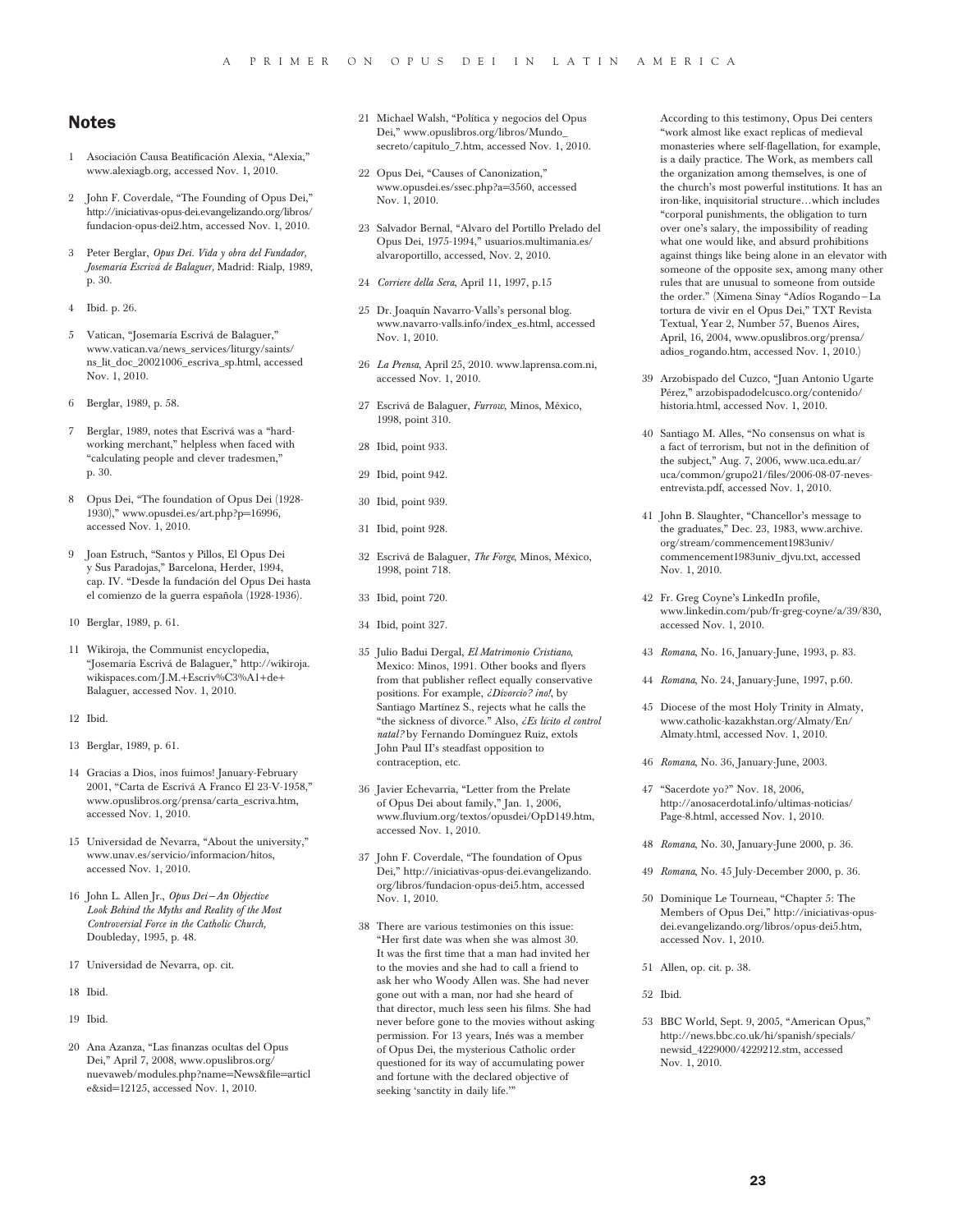- 54 El Economista, "Is Opus Dei a secret society? Just look at the phenomenon from the United States," April 3, 2010, www.eleconomista.es/ cultura/noticias/2031015/04/10/Opus-Deisociedad-secreta-la-revista-Time-teme-queconvierta-all-catolicismo-en-EEUU-sea-mashispano-y-mas-conservador.html, accessed November 4, 2010.
- 55 Enric Gonzalez, "The Opus uncovers its secrets," March 6, 2006, www.opusdei.cl/art. php?p=16982, accessed Nov. 1, 2010.
- 56 Ibid.
- 57 The son of a Spanish immigrant who arrived in Mexico at the beginning of the 20th century, Manuel Senderos was a business owner and leader who drove the founding of the Universidad Panamericana and the Centro de Estudios Económicos del Sector Privado [Center for Economic Study of the Private Sector]. He helped create Bosques de las Lomas, a neighborhood dedicated to promoting economic activity in Mexico City. He died in Mexico at age 92. (*Revista Quién*, April 14, 2009).
- 58 A major hotel manager who in 1967 founded the company Promotora Mexicana de Hoteles, which the next year became the Operadora Mexicana de Hoteles. "Posadas" www.economia.com.mx/posadas.htm, accessed Nov. 1, 2010.
- 59 A business leader, presided over COPARMEX from 1982-1984, also the Unión Social de Empresarios Mexicanos [Social Union of Mexican Businessmen, or USEM], which brings together Catholic businessmen. Of Basque origin, he was born in Getxo and died in Mexico in 2009. (Antonio Rangel, "Vascos in Chihuahua," Oct. 19, 2008, http://vascosmexico.com/index. php?option=com\_content&task=view&id=309& Itemid=43, accessed Nov. 1, 2010.)
- 60 As president of the Instituto Mexicano de Ingenieros Químicos, A.C., [Mexican Institute of Chemical Engineers, or IMIQ], Alvarez Guerrero participated in conversations with the government of Díaz Ordaz to neutralize the student movement before the Olympic Games that began in October, 1968. See Instituto Mexicano de Ingenieros Quimicos, "Ing. Alejandro Álvarez Guerrero," http:// web.imiq.org/index.php?option=com\_ content&view=article&id=126:ingalejandro-alvarez-guerrero&catid=44:expresidentes&Itemid=66, accessed Nov. 1, 2010.

That same year, he founded the first cable television company, Visión por Cable de México, in Tijuana, Baja California. (Alicia Ortiz, Semanario Personajes, Feb. 19, 2008.)

- 61 Eneko Belausteguigoitia Arocena, businessman in the Lagunera region (in Torreón), also founder of the Museo Arocena.
- 62 Pico Alejandro Armenta, "Integral Training," www.ipade.mx/programas/formacion-integral/ Pages/formacion-integral.aspx, accessed Nov. 2, 2010.
- 63 BBC World, op.cit.
- 64 Victor Cano, "Los primeros pasos del Opus Dei en México (1948-1949)," www.isje.org/setd2007/ SetD-2007-04.pdf, accessed Nov. 2, 2010.
- 65 Ibid.
- 66 Arzobispado del Cusco. op.cit.
- 67 Radio Evangelizacion, "Solidarity with the Maryknoll priests dismissed by the Bishop of Puno," Sept. 11, 2008, www.radioevangelizacion. org/spip.php?article2359, accessed Nov. 2, 2010.
- 68 Jesed, "'Católicas Por El Derecho a Decidir' Son Abortistas, Advierte Arzobispo Peruanojesed," Dec. 17, 2009, http://jesed.wordpress. com/2009/12/17/catolicas-por-el-derechoa-decidir-son-abortistas-advierte-arzobispoperuano, accessed Nov. 2, 2010.
- 69 Noticias, "Biography of Monsignor Luis Sánchez-Moreno Lira," www.3i.com.pe/index/index. php?option=com\_content&view=article&id=1 68:biografia-de-monsenor-luis-sanchez-morenolira&catid=4:varios-cat, accessed Nov. 2, 2010.
- 70 *Romana*, No 46, January-June 2008, p. 134.
- 71 Mons. Jesús Moliné Labarta, "Key to officers of the PUCP," www.obispadodechiclayo.pe/ mons\_jesus/notas\_prensa/a\_autoridades\_pucp. aspx," accessed Nov. 2, 2010.
- 72 ACI Prensa, "Benedicto XVI nombra un nuevo Obispo para zona golpeada por terremoto en Perú," Oct. 31, 2007, www.aciprensa.com (Noticias › Vaticano), accessed Nov. 2, 2010.
- 73 *Caretas*, No. 1550, Jan. 14, 1999.
- 74 Catholic Hierarchy, www.catholic-hierarchy.org, accessed Nov. 2, 2010.
- 75 Ibid.
- 76 Ibid.
- 77 Ibid.
- 78 Ibid.
- 79 Ibid.
- 80 Ibid.
- 81 Ibid.
- 82 Ibid.
- 83 Ibid.
- 84 Ibid.
	- 85 Ibid.
- 86 Michael Walsh, op.cit.
- 87 Ibid.
- 88 Ibid.
- 89 Marcos Burgos, "El Opus Dei En Honduras…La Iglesia Católica En El Golpe," www.revistazo.biz/ cms/index.php?option=com\_content&view= article&id=391&joscclean=1&comment\_id= 12973&Itemid=7, accessed Nov. 2, 2010.
- 90 On Feb. 3, 2010, at the main Mass celebrating the Day of the Virgin of Suyapa, Rodríguez Maradiaga singled out Micheletti, praising him for his role in the 2009 coup that ousted the Zelaya government.
- 91 Burgos, op. cit.
- 92 Ibid.
- 93 Ibid.
- 94 Ibid.
- 95 One of the people who studied that in the 1980s was the journalist Manuel Buendía, author of works such as *La ultraderecha en México*.
- 96 See Lauro Jiménez Jiménez, "El Yunque, La ultraderecha en Querétaro," México, 2008.
- 97 *¡Hola!* No. 174, April 7, 2010.
- 98 Edgar González Ruiz and Josefina Vazquez Mota, "Against the Right," http://contra-laderecha.blogspot.com/2006/05/josefina-vzquezmota.html, accessed Nov. 2, 2010.
- 99 "Carlos Llano, la partida de un grande," May 7, 2010, www.yoinfluyo.com/index. php?option=com\_content&view=article&id=216 58:carlos-llano-la-partida-de-un-grande&catid=1: reportajes&Itemid=222, accessed Nov. 2, 2010.
- 100 Cecilia Romero et al., "La vida ante la Corte, Inconstitucionalidad del aborto," *Enlace*, Mexico, 2008, p. 277.
- 101 Virginia Ávila Garcia, "El trabajo femenino y las relaciones de genero y poder en el Opus Dei," http://148.202.18.157/sitios/ publicacionesite/pperiod/esthom/esthompdf/ esthom17/101-125.pdf, accessed Nov. 2, 2010.
- 102 *Romana*, "The condition of women," July-December 1995.
- 103 "Diputada Pz Gutierez Cortina," http:// sil.gobernacion.gob.mx/Librerias/pp\_ PerfilLegislador.php?Referencia=2306647, accessed Nov. 3, 2010.
- 104 See curriculum on Cecilia Romero et al., *La Vida ante la Corte. Inconstitucionalidad del aborto*, pp. 269-279. This book was published to oppose the legalization of abortion in Mexico City.
- 105 Ibid.
- 106 Universidad Panamericana, "Claustro Docente," www.mixcoac.upmx.mx/Default.aspx?doc=532, accessed Nov. 2, 2010.
- 107 *Diario Liberación*, "Representantes del Opus Dei han copado altos cargos en el Perú," Jan. 31, 2001.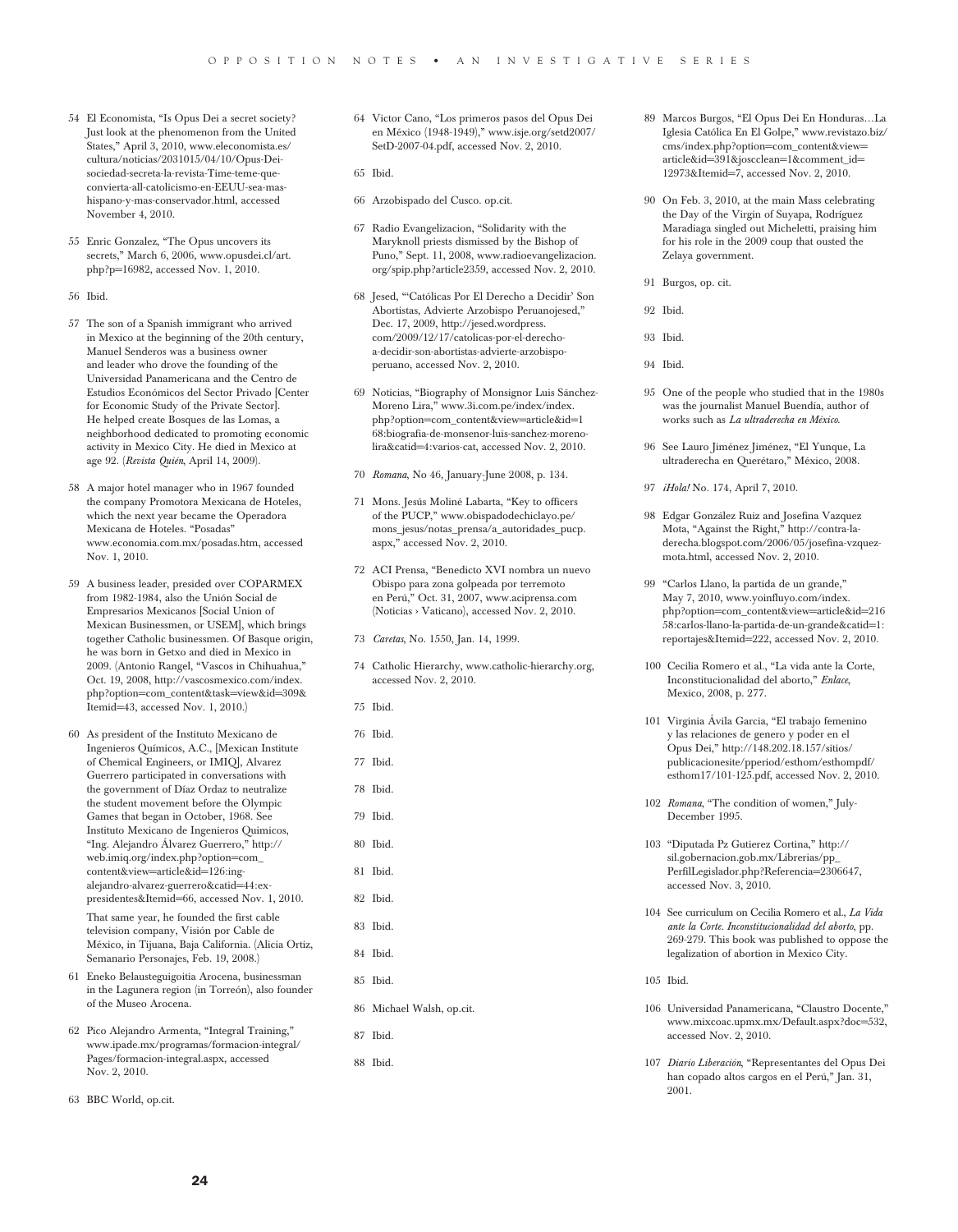- 108 Román de la Fuente, "Historia secreta del Opus Dei en el Perú," *Liberación*, Lima, March 30, 2001.
- 109 El Poder en el Perú, "Ficha de Dionisio Romero Seminario," www.elpoderenelperu.com/inicio/ ficha/5, accessed Nov. 2, 2010.
- 110 "La Universidad de Piura forma líderes con mentes claras y corazones limpios," http://www.dircom.udep.edu.pe/index. php?t=2009/abril/363\_02, accessed Nov. 2, 2010.
- 111 Herbert Mujica Rojas, "El benefactor Dionisio Romero," *Red Voltaire*, March 1, 2004.
- 112 Ibid.
- 113 BBC World, op. cit.
- 114 María Olivia Mönckeberg, "El lado Opus de Joaquín Lavín El Supernumerario Presidenciable," *El Periodista*, Year 3, No. 59, Thursday, April 8, 2004.
- 115 Ibid.
- 116 Ibid.
- 117 "La red del Opus Dei en América Latina," op. cit.
- 118 Gustavo Gómez, "Vicario Regional habla en Revista Semana," Sept. 28, 2009, www.opusdei.org.co/art.php?p=35366, accessed Nov. 2, 2010.
- 119 "La red del Opus Dei en América Latina," *El Nuevo Herald*, Nov. 11, 2002.
- 120 José Orlandis, "Uno de los primeros miembros del Opus Dei en Valladolid: Teodoro Ruiz Jusué," www.conelpapa.com/quepersigue/ opusdei/opusdeivalladolid2.htm, accessed Nov. 2, 2010.
- 121 Opus Dei, "57 years of Opus Dei in Colombia," www.opusdei.org.co/art.php?p=30244, accessed Nov. 2, 2010.
- 122 Opus Dei Members, "Eduardo Ortiz de Landazuri," July 28, 2009, http://opusdeimiembros.blogspot.com/2009\_07\_01\_archive. html, accessed Nov. 3, 2010.
- 123 Promesa, www.promesacultural.com, accessed Nov. 3, 2010.
- 124 See, for example, *Romana* No. 37, July-December 2003, p. 65.
- 125 Promesa, "Commentators and Speakers," www.promesacultural.com/comentaristas.htm, accessed Nov. 3, 2010.
- 126 Nieves St. Martín, "Protest against Abortion in Madrid," Oct. 16, 2009, www.zenit.org/article-32910?l=Spanish, accessed Nov. 3, 2010.
- 127 *Romana*, "San José, Costa Rica. Students involved in social development projects," No. 34, January-June 2002, p. 139.
- 128 Emilio J. Corbiere, *Opus Dei, El totalitarismo católico*, Buenos Aires: Editorial Sudamericana, 2002.
- 129 "La red del Opus Dei en América Latina," *El Nuevo Herald*, Nov. 11, 2002.
- 130 Corbiere, op. cit., p. 45.
- 131 José Manuel Fernández, "Research conducted by Izquierda Unida [United Left] on the participation of Spain and the US in the coup d'état in Venezuela," www.soberania.org/ Articulos/articulo\_059.htm, accessed Nov. 3, 2010.
- 132 Alejandro Espinosa, *El legionario*, Mexico: Grijalbo, 2003. Espinosa was one of those disciples who decades earlier had been abused by Maciel.
- 133 "Hijos de Marcial Maciel lo acusan de abuso sexual," *La Jornada*, March 4, 2010.
- 134 Jason Berry, "Money paved way for Maciel's influence in the Vatican," *National Catholic Reporter*, April 6, 2010.
- 135 Allen, op. cit. p.12.
- 136 In this sense, the following sentence from Escrivá de Balaguer has been often commented upon: "If you want to give yourself to God in the world, rather than being scholarly (women needn't be scholars: it's enough for them to be prudent) you must be spiritual, closely united to our Lord by prayer: you must wear an invisible cloak that will cover each and every one of your senses and faculties: praying, praying, praying; atoning, atoning, atoning." (*Camino,* 946.)
- 137 Among the critical testimonies by former members are those of María del Carmen Tapia, *Tras el Umbral. Una vida en el Opus Dei*  (Barcelona: Ediciones B, 1994) and María Angustias Moreno, *La otra cara del Opus Dei* (Barcelona: Planeta, 1978). Countering that, Opus Dei has disseminated many materials in its defense. Currently its point of view can be found on websites such as "Opus Dei—Buscar a Dios en la vida ordinaria," www.opusdei.org.mx., accessed Nov. 3, 2010.
- 138 Isabel de Armas, *Ser mujer en el Opus Dei, Tiempo de recordar*, Barelona: Foca, 2002, p. 160.
- 139 Joan Estruch, *Santos y Pillos: El Opus Dei y sus paradojas*, Barcelona: Herder, 1994.
- 140 See fn 137.
- 141 Max Seitz, "Opus Dei: ¿obra de poder?" Sept. 9, 2005, http://news.bbc.co.uk/hi/ spanish/specials/newsid\_4213000/4213870.stm, accessed Nov. 3, 2010.
- 142 "Los abusos sexuales del Opus Dei son psicológicos," May 15, 2009, www.opuslibros.org/ nuevaweb/modules.php?name=News&file=artic le&sid=14650, accessed Nov. 3, 2010.
- 143 See, for example, www.opuslibros.org. This website also contains internal documents of that group. See also, "Opus Dei—The Unofficial Homepage" at www.mond.at/opus.dei.
- 144 Castalio, "A Los Numerarios de México," www.opuslibros.org/nuevaweb/modules.php? name=News&file=article&sid=15980, accessed Nov. 3, 2010.
- 145 "Life and Miracles and Escriva, Founder of Opus Dei," www.opuslibros.org/libros/ Carandell/santa\_conqueteria.htm, accessed Nov. 3, 2010.
- 146 *Camino*, 946.
- 147 *El Mercurio*, "Por acidente, ex alumno demanda a su Universidad," Nov. 12, 2009, http://diario. elmercurio.cl/detalle/index.asp?id={21d0cbeeba0d-4d27-86a6-7cf0a14bf4c6}, accessed Nov. 3, 2010.
- 148 Castilio, "Cómo fabricábamos numerarios en México," July 10, 2009, www.opuslibros.org/ libros/castalio\_fabricacion.htm, accessed Nov. 3, 2010.
- 149 Ibid.
- 150 Opuslibros, testimony of a former student of the Universidad Panamericana, published March 10, 2010, www.opuslibros.org/nuevaweb/index.php, accessed Nov. 3, 2010.
- 151 Opuslibros, www.opuslibros.org/nuevaweb/ modules.php?name=News&file...sid..., accessed Nov. 3, 2010.

152 Ibid.

- 153 "The Servant of God Dr. Ernesto Cofiño," www.ernestocofino.org, accessed Nov. 3, 2010.
- 154 Opus Dei, "Isidoro Zorzano," www.opusdei.es/ art.php?p=120, accessed Nov. 3, 2010.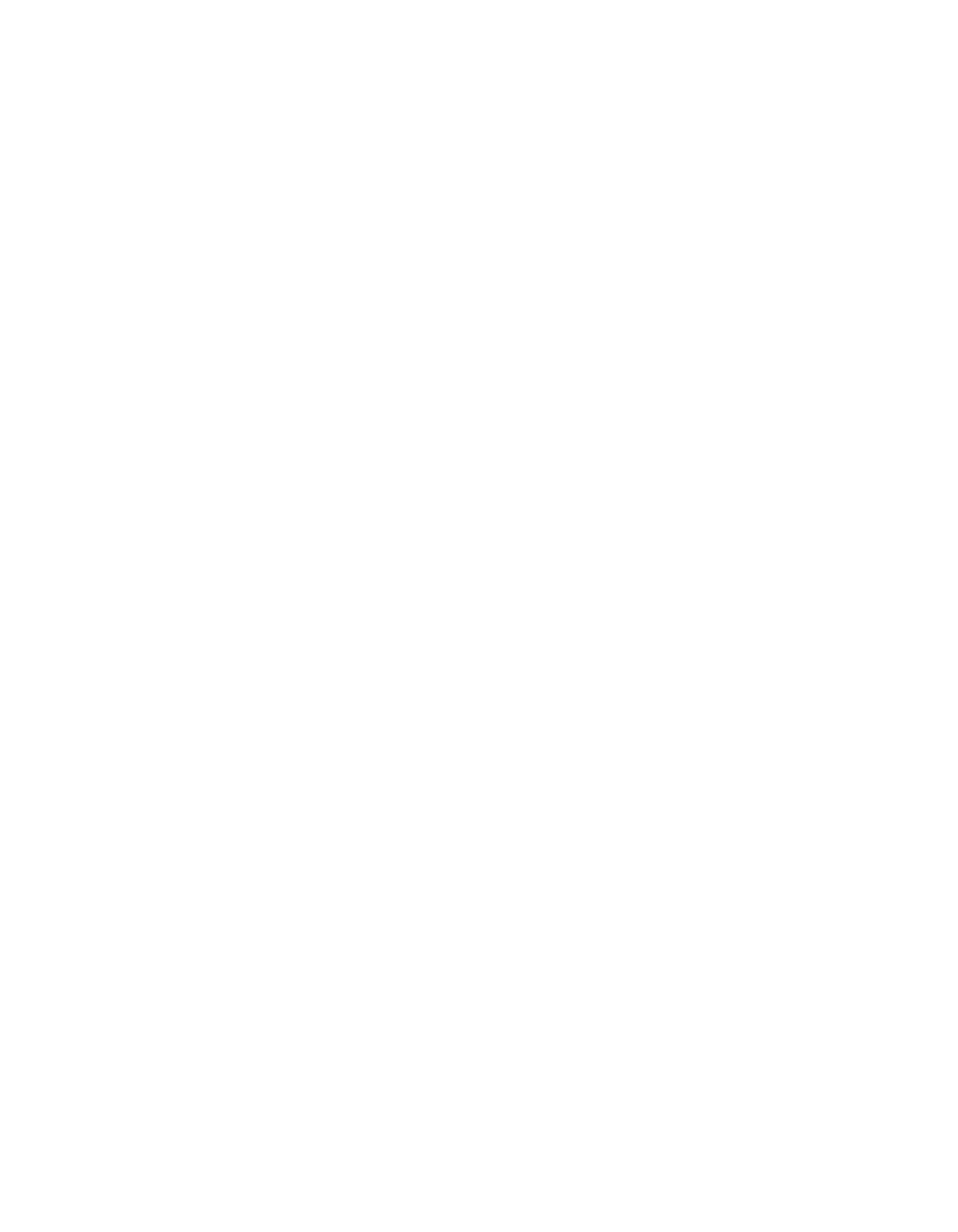#### Other publications from Catholics for Choice

Catholics for Choice produces a wide range of publications on Catholic healthcare, Catholic public opinion, conservative Catholic organizations and the rights of Catholics in the church. For a full list of CFC's publications, please visit our website, catholicsforchoice.org.

If you would like to reference this publication, please include the citation: Catholics for Choice, *A Primer on Opus Dei in Latin America*, Washington, DC, 2011.